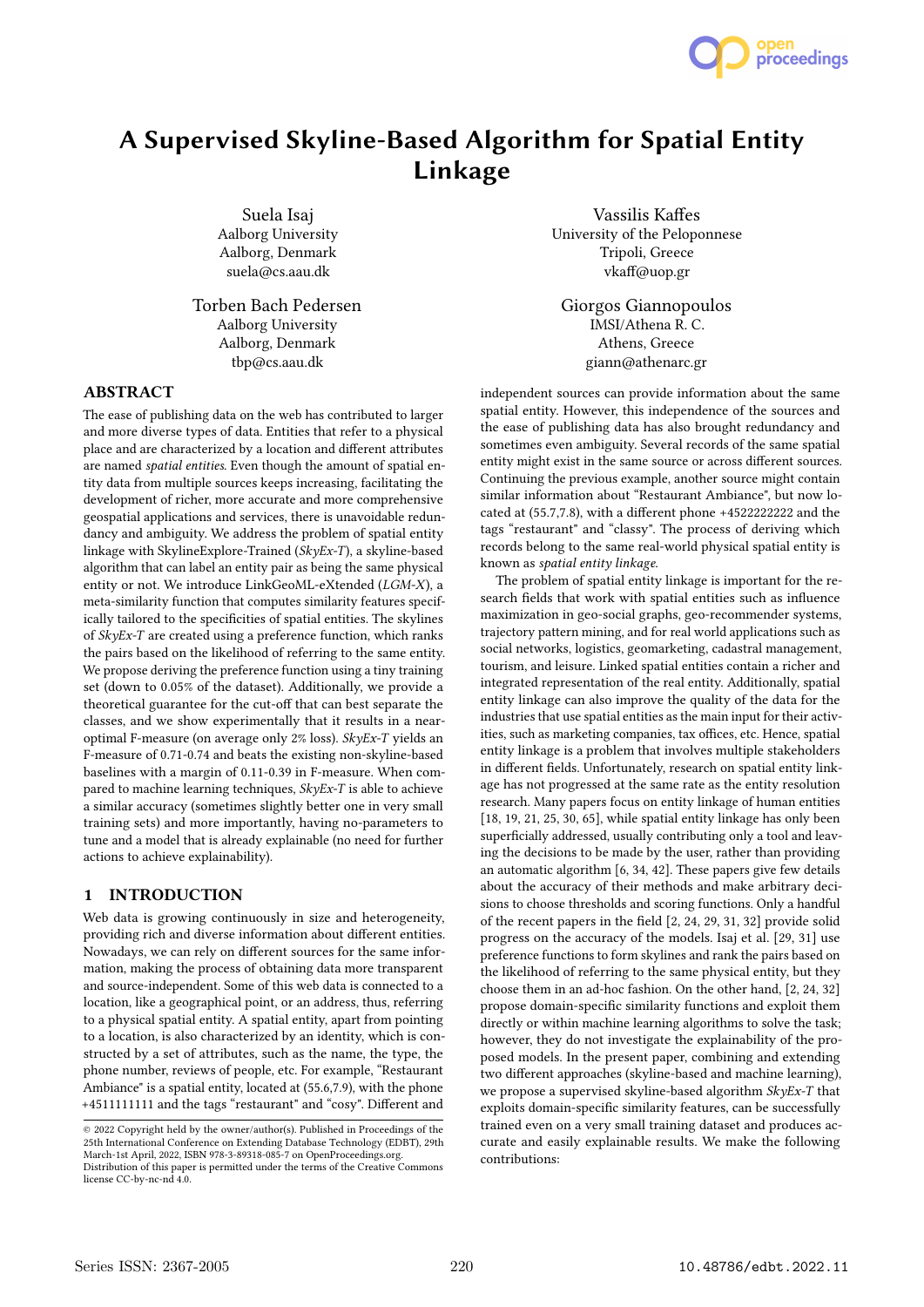- We propose a supervised skyline-based algorithm  $SkyEx-T$ that can learn a preference function and a cut-off using a very small training set (down to 0.05% of the full dataset).
- We provide a theoretical guarantee for the cut-off selection in SkyEx-T, and we show experimentally that the selected cut-off yields a near-optimal F-measure.
- We incorporate domain knowledge via the domain-specific LGM-X (inter-Linking Geo-spatial entities using Machine learning - eXtended) similarity-based features, increasing the effectiveness of SkyEx-T.
- We evaluate SkyEx-T on two real-world dataset of spatial entities originating from four different sources and achieve an F-measure that significantly beats the existing baselines (0.11-0.39 margin).

SkyEx-T only shares the ranking of pairs as a common concept with our previous approaches [28, 29, 31], while the underlying algorithms are different. First, SkyEx-T is supervised and trains a preference function. Second, the selection of the cut-off is entirely novel, differently from  $SkyEx-F$  [31], which did an exhaustive search for the threshold or SkyEx-D [29], which is density-based. Third, the preference function is more expressive, given that the features can be prioritized. Finally,  $Sk\nu Ex-T$  is much more efficient, which results into reducing the runtime from hours to a few seconds or minutes.

We study the related work in Section 2, formulate the problem of spatial entity linkage in Section 3, describe the main components of our solution, introduce LGM-X, and propose SkyEx-T in Section 4, provide the experimental results in Section 5, and finally, conclude and point to future work in Section 6.

#### 2 RELATED WORK

The entity linkage problem is addressed widely in several papers, across various domains [12, 19, 25, 30, 36, 38, 59]. There are several terms related to this problem, such as data integration, entity resolution, deduplication, etc. The entity linkage process consists of three main steps: blocking, pairwise comparison, and pair labeling. Our work is focused on pairwise comparison and the pair labeling.

Entity resolution. A vast amount of research in entity resolution focuses on humans. Textual attributes [48], profile photos [18], network of friends [36, 39], publications [37, 65, 66], social media posts [25, 30] are used to distinguish the pairs of entities that might refer to the same individual. The spatial entity resolution problem shares only the basics with the human entity resolution problem in terms of comparing attributes such as name, keywords, etc., while the recent advances of the entity resolution research focus entirely on human networks, human activities, temporal and spatial traces of humans, etc. Consequently, they cannot apply to spatial entities.

Spatial data integration. In contrast to the general entity resolution problem, spatial data integration specifically matches and merges spatial objects. Spatial objects are fully determined by their geographical coordinates (e.g. maps data) while a spatial entity, besides being geo-located, is identified by a combination of attributes (name, phone, categories, reviews of visitors, address, rating, etc). There are several papers that integrate spatial objects which come from sensors and radars [1, 4, 62, 64] but these solutions are not applicable to spatial entities since they by considering only the geographical information, often end up merging records of different entities into one. Schafers et al [57] produce an integrated view of road segments by matching them

in terms of the shape and length and the name of the street if available, but this solution works only roads. Safra et al [54] propose location-based joins for spatial data and focus entirely on the location of the objects. While they discuss the existence of semantics for these spatial objects (hotels, shopping malls), they do not deal with other attributes than locations.

Spatial entity blocking. There are several blocking techniques that use textual attributes to group similar entities [20, 45, 46, 60], but few considering spatial entities and their geographical coordinates [6, 29, 31, 42]. In most of the works, the spatial entities are grouped using user-defined distance thresholds. For example, in the work of Karam et al. [34], the spatial entities that are at most 5 m apart are grouped. Morana et al. [42] defines a threshold based on the type of spatial entities, e.g., 50 m for restaurants, but 500 m for parks. Following the same idea, the authors of [29, 31] propose an algorithm, QuadFlex, that is inspired from a quadtree and can adapt the radius based on the density of the spatial entities in an area. In this way, the algorithm will be more restrictive for spatial entities in the city center, setting a smaller radius than spatial entities in the countryside. Spatial blocking techniques are not in the scope of this work, so we use the state of the art *QuadFlex* approach [29, 31] to create our pairs.

Spatial entity pairwise comparison. There is research on spatial data integration, focusing on integrating spatial objects, which, in contrast to spatial entities, are identified only by their geographic coordinates and sometimes their shape [1, 4, 57, 62]. Spatial entities might share the same spatial object while still belonging to different entities, e.g., a restaurant and a hairdresser are located in the same geographical point, but on different floors of the same building. As a result, we need to compare the attribute values of spatial entities in order to decide whether they belong to the same physical entity or not. The more similar two spatial entities are, the more likely they refer to the same physical spatial entity. To measure the similarity, the attribute values of the entities are compared, and similarity features are calculated. For name similarities, one could use Levenshtein distance, Jaccard similarity, cosine similarity [25, 30], or more advanced metrics such as a Soft-TFIDF measure combined with Levenshtein similarity [43].

String similarity based comparison of spatial entities is used by several works in the literature emphasize mainly on the textual aspect of spatial entities to perform linkage, under the assumption of e.g. lack [24] or unreliability [16] of other attributes, including spatial ones. Santos et al. [56] present a thorough overview of 13 different string similarity functions for pairwise comparing pairs of toponyms and deciding whether they correspond to the same entity and perform an extended comparison of these functions on the accuracy achieved. Additionally, the computed similarity scores are used as training features in state-of-the-art supervised machine learning algorithms for classification. However, these metrics are general and not designed explicitly for spatial entities as discussed next.

The metrics proposed in Davis et al. [17] and Deniz et al. [35] are specifically designed for the name attributes of spatial entities that mostly correspond to variations of the procedures used for generic name matching. Davis et al. [17] present a hybrid, threestages method, i.e., the DAS similarity measure, that combines features from token-based and edit-based approaches. Deniz et al. [35] propose a four-stage process that takes into account accentuation and other language-specific aspects of spatial entities names. Recchia et al. [50] evaluates the set of algorithms presented in Christen et al. [11] on place names listed in the GEOnet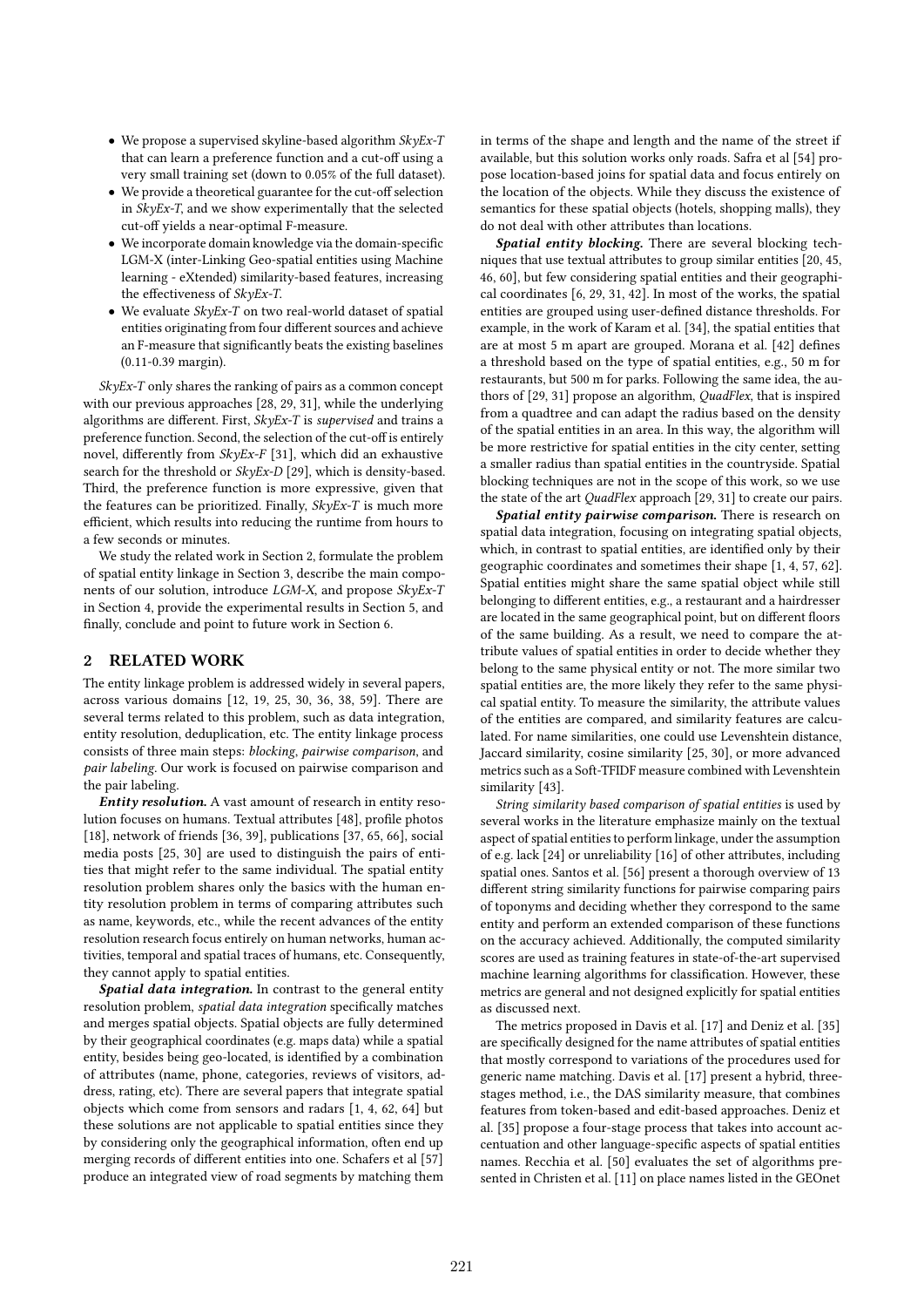Names Server, that contains romanized entity names from 11 different countries. Based on their study, no similarity measure achieves the highest accuracy in all datasets. A different approach is followed in the problem of business places deduplication by Delvi et al. [16]. In the proposed solution, authors identify words of higher significance (core terms) that use to build a name model. This model is properly combined with a spatial context model using an unsupervised learning algorithm. Although the above methods attempt to incorporate the specifics of spatial entities name attributes, they do not achieve state-of-the-art accuracy results in the entity matching problem.

Deep learning methods for name entity matching are also being proposed in the literature. Santos et al. [55] present a method, based on Siamese RNNs, for addressing the task of entity matching. Their method yields better accuracy results than traditional classifiers on similarity-based training features. Alexis et al. [3] propose an Attention-based network model and a hybrid scheme model that combines individual machine and deep learning approaches and achieves the highest accuracy reported results on the Geonames toponym dataset. However, these methods require large amounts of data to properly engineer and train deep network model architectures, which does not apply in our setting.

In our recent works [24, 32], we propose the LGM-Sim metasimilarity function, i.e. a series of processing and matching steps that can be applied on top of any baseline similarity function, that incorporates domain knowledge for the toponym interlinking problem. We demonstrate that applying our method on top of several baseline similarity functions improves the interlinking effectiveness by a large extent. Moreover, we utilize training features derived from LGM-Sim within classifiers, showing a further increase in accuracy. These works of ours, as well as the baseline work of [56], which we compare against and demonstrate large increase in interlinking accuracy, consider exclusively name similarity features and ignore the spatial features. Thus, in the current work, we reutilize the LGM-Sim meta-similarity as component of our method, extending its application both in the names and the addresses of POIs.

Spatial entity pair labeling. After having pairwise similarities and features, the pairs need to be labeled as positive if they belong to the same physical entity or as negative, otherwise. Sehgal et al. [58] stand between spatial data integration and spatial entity integration because their entities have names, geographical coordinates, and types but they refer to spatial objects representing landscapes (lakes, hills, rivers, etc.). They used supervised learning to calculate the similarity of the spatial entity/object types and another classifier that learns the weights of each similarity in a training set and assigns the class accordingly. Similarly, Karam et al. [34] and Berjawi et al. [6] assign weights to the similarity scores of the attributes: Berjawi et al. [6] arbitrarily constructs a similarity score based on an average of the attribute similarities, while Karam et al. [34] use the coefficient  $\frac{2}{3}$  for the name, the coordinates and the type of the entity and the coefficient  $\frac{1}{3}$  for the website, the address and the phone number. Morana et al. [42] uses textual and semantic attributes and takes the labeling decision based on belief theory [49]. Isaj et al. [28, 29, 31] propose a skyline-based labeling method that instead of assigning weights, construct a preference function using the Pareto dominance concept and separate the classes by defining the number of skylines. However, their proposed algorithms need the number of skylines  $k$  as a parameter, which has to be found either through exhaustive experiments, or by a computationally

heavy unsupervised technique. Moreover, the preference function is chosen heuristically, without having a procedure in place that would choose the best preference function for the underlying dataset.  $Sk\nu Ex-T$  improves this significantly because it is supervised, learns the preference function and the cut-off from a very small training set, and provides guarantees for applying the learned model on the test set. Furthermore, all the research mentioned above [6, 29, 31, 34, 42, 58] uses general similarity metrics, sometimes with slight tuning [58], which are not very effective on spatial entities.

Summary. While we can observe significant advances in the field of entity resolution, the spatial entity linkage has only been explicitly addressed in very few papers. The research in spatial entity pairwise comparison has proposed effective spatial metrics for measuring the similarity between entities [16, 35, 55] and the current state of the art [2, 24, 32] achieves high accuracy without the need to train deep networks. In contrast to the current spatial entity linkage works, our proposed solution SkyEx-T uses LGM-X features, which extend the state of the art LGM-Sim features used for toponym interlinking [24, 32]. Moreover, for spatial pair labeling, instead of using weights like in [6, 34, 58], we use the Pareto operator similarly to Isaj et al. [28, 29, 31]. However, differently from [28, 29, 31], besides the Pareto operator, we can also prioritize features, and the preference function is not chosen heuristically; instead, we propose a supervised algorithm for selecting the preference selection and the cut-off using very little labeled data.

## 3 PROBLEM DEFINITION

In this section, we introduce definitions and formulate the problem of Spatial Entity Linkage. We define a spatial entity as:

Definition 3.1. A spatial entity  $s$  is a uniquely identified entity, located in a geographical point with coordinates  $\langle \textit{long}, \textit{lat} \rangle$ , and described by a set of attributes  $A = \{a_1, a_2, ..., a_n\}$  with values  ${v^{a_1}, v^{a_2}, ..., v^{a_n}}.$ 

Example 3.2. An example of a spatial entity is a restaurant located in a point ⟨55.7, 8.9⟩ with the name "Restaurant Amelie", with the phone number of +4511111111, the address "Vestergade 23", and categories such as {food, coffee, cosy}. In this case, the name, the phone number, the address, and the categories are the attributes  $a_1$ ,  $a_2$ ,  $a_3$ , and  $a_4$ , respectively. Similarly, the values of the attributes are  $v^{a_1}$  = "Restaurant Amelie",  $v^{a_2}$  = +45111111, and  $v^{a_3}$  = {food, coffee, cosy}.

To discover which spatial entities belong to the same physical entity, we need to compare them. The spatial entities can be compared to each other in an exhaustive way (Cartesian product), or, to reduce the number of comparisons, they can be grouped in blocks based on one or more attributes [20, 31, 45, 46, 60]. Within the blocks, the spatial entities are compared pairwise with respect to their attribute values. From the pairwise comparison, we obtain features, defined as follows:

Definition 3.3. A feature  $X^{a_n}$  ( $A \times A \mapsto [0, 1]$ ) is a function that computes the similarity between the values  $v_i^{a_n}$  and  $v_j^{a_n}$  of the attribute  $a_n$  for the spatial entities  $s_i$  and  $s_j$ , respectively.

Note that from the definition, there can be more than one computed features for the same attribute, for example:

Example 3.4. Let us consider two spatial entities  $s_1$  and  $s_2$ named "Amelie" and "Ami", respectively. Let  $a_1$  be the name attribute. Thus, we have  $v_1^{a_1} =$ "Amelie" and  $v_2^{a_1} =$ "Ami". We can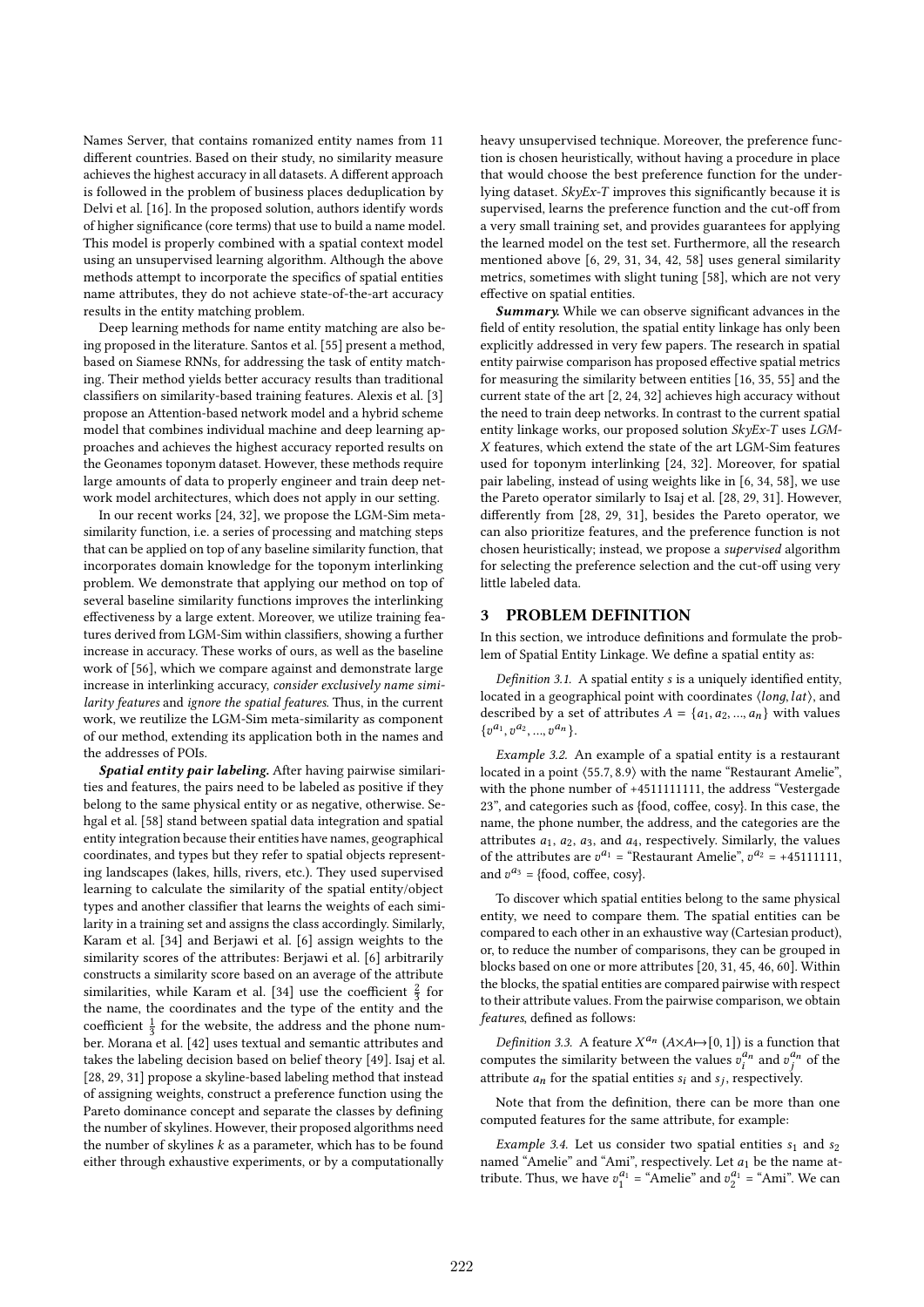compute several similarities on the name attribute, e.g., Jaccard, cosine, Jaro-Winker similarity. Let  $X_1^{a_1}, X_2^{a_1}$ , and  $X_3^{a_1}$  be the Jaccard, cosine, and Jaro-Winker computed similarities of  $v_1^{a_1}$  and  $v_2^{a_1}$ . Therefore, we have  $X_1^{a_1} = 0.6$ ,  $X_2^{a_1} = 0.6123724$ , and  $X_3^{a_1} =$ 0.8333333.

For two spatial entities, we compute  $N$  features for their  $n$ attributes and obtain a featured pair of spatial entities:

Definition 3.5. A featured pair of spatial entities  $\langle s_i, s_j, X \rangle$ is formed by two spatial entities  $s_i$  and  $s_j$  and their features  $X = \{X_1^{a_1}, X_2^{a_1}, X_3^{a_2}, ..., X_N^{a_N}\},$  where the N features are computed for their respective pairs of attribute values  $\{\langle v_i^{a_1}, v_i^{a_1}\rangle, \langle v_i^{a_2}, v_i^{a_2}\rangle, ..., \langle v_i^{a_n}, v_i^{a_n}\rangle\}$  for the attributes  ${a_1, a_2, ..., a_n}.$ 

Note that we need methods to compare the different attributes of the spatial entities. In the next sections, we will discuss similarity metrics and machine-learning techniques to compare the spatial entities (the features). The intuition behind the comparison is that the more similar two spatial entities are regarding their features, the more likely it is that they refer to the same physical spatial entity. Thus, we want to assign a label to each pair; a positive label if the entities of the pair have high values of similarities and are the same physical spatial entity, and a negative label if they are different physical spatial entities.

Definition 3.6. A labeled pair of spatial entities  $\langle s_i, s_j, X, C_{ij} \rangle$ is formed by a featured pair of spatial entities and their class  $C_{ij}$ . The class  $C_{ij}$  takes the value 1 ( $C_{ij}$  = 1) when the pair  $\langle s_i, s_j \rangle$  is likely to refer to the same physical spatial entity, or 0 ( $C_{ij} = 0$ ), otherwise.

**Problem definition:** For any given pair of spatial entities  $\langle s_i, s_j \rangle$ , the Spatial Entity Linkage problem determines whether  $s_i$  and  $s_i$  refer to the same physical spatial entity or not, meaning that  $C_{ij} = 1$ or  $C_{ij} = 0$ , respectively.

In other words, the Spatial Entity Linkage problem aims to transform unlabeled pairs of spatial entities into labeled ones. In the next sections, we introduce our solution that computes the features of the pairs and labels them based on the similarity of the spatial entities.

#### 4 SKYEX-T WITH LGM-X

In this section, we introduce our approach to solve the spatial entity linkage problem,  $SkyEx-T$  with  $LGM-X$  features, which uses domain-specific features for expressing the similarity between spatial entities and a skyline-based algorithm trained on a tiny dataset for labeling the pairs of spatial entities.

#### 4.1 Overview of SkyEx-T with LGM-X

We briefly introduce the main components and the workflow of our proposed approach (Fig. 1). We start with a set of pairs of spatial entities. In order to obtain this set of pairs, we can either construct the full Cartesian product of our spatial entities, or use some of the proposed blocking techniques to reduce the number of candidates. Since the construction of this set of candidate pairs is orthogonal to our method, we use the blocking technique as in Isaj et at. [29, 31]. We apply LGM-X meta-similarity function (detailed in Section 4.2) to produce domain-specific features, which better captures the characteristics of spatial entity names (Step 1 in Fig. 1). LGM-X produces featured pairs of spatial entities. We start by reducing the dimensionality of the featured pairs, with respect to the distinct features they contain (Step 2 in Fig. 1 and

detailed in Section 4.3.1). This process aims to keep only a subset of (most informative with regards to the spatial entities' similarity) features for each pair. From this step we obtain featured pairs but with fewer features. Then, in Step 3, we learn the preference function  $p$  (Sections 4.3.2 and 4.3.3) and the cut-off  $c_t$  (Section 4.3.4) by training  $SkyEx-T$ , which are needed to label the pairs. Finally, in Step 4, we use the preference function  $p$  to put the pairs in the test set into skylines, and the cut-off  $c_t$  to separate the ranked pairs and assign them into a class (Section 4.3.5). This final step produces the labeled pairs.

## 4.2 Feature extraction with LGM-X

In this section, we present the LGM-X (inter-Linking Geo-spatial entities using Machine learning - eXtended), our proposed training features to feed the SkyEx-T algorithm for better capturing and exploiting the different attributes of spatial entities and their geographical coordinates. In the following subsections, we present a summary of the LGM-Sim [24] algorithm, a metasimilarity function that aims to capture meaningful entity characteristics and incorporate the specifics of spatial entities attributes related to their name and address. By meta-similarity, we mean a series of processing and matching steps that can be applied on top of any baseline similarity function (e.g. Levenshtein, Jaro-Winkler) and produce a similarity score between two strings. Consequently, we discuss the training features we introduce, i.e. features derived from the proposed meta-similarity and additional entity specific features, that enhance the process of similarity matching.

4.2.1 LGM-Sim Overview. LGM-Sim aims at properly splitting the strings of compared attributes of the spatial entities into discrete lists of terms, with each list containing terms of different semantics. Each of these lists are assigned individual weighting scores to create an ensemble for deciding whether two entities refer to the same physical entity or not. This approach has the advantage that pays more attention to entity terms that are of greater significance in discovering the correct correlation among the examined entities; correspondingly, less significant terms contribute less to the final decision, i.e., assigned a small weight score, or not at all, e.g. frequent terms like cafe, park or church.

LGM-Sim takes as input the strings of the two name attributes and first pre-processes them in order to remove accentuation and punctuation marks. Next, a process decides whether the terms within the two strings should be alphanumerically sorted. Afterwards, the algorithm initiates the process of splitting the initial strings into three separate lists of terms each, i.e., (i) two base lists, (ii) two mismatch lists and (iii) two frequent terms lists. It firsts identifies frequent terms within the two strings and moves them to the respective lists, i.e., the frequent terms lists. This way, it isolates the least significant terms that are the least important in determining whether the two strings refer to the same entity or not. The other two types of lists will contain terms that potentially are of higher significance in determining whether two strings describe the same entity. Specifically, the base lists will contain terms from the two strings that (loosely) match to each other and the mismatch lists will contain the rest of the terms that failed to match through the two strings. Finally, for each type of list, individual similarity scores are computed which are differently weighted in order to produce the final similarity score of the two spatial entities. All the parameters of LGM-Sim, i.e., comparison thresholds and individual score weighting, are automatically learned on a training dataset. Additionally, the set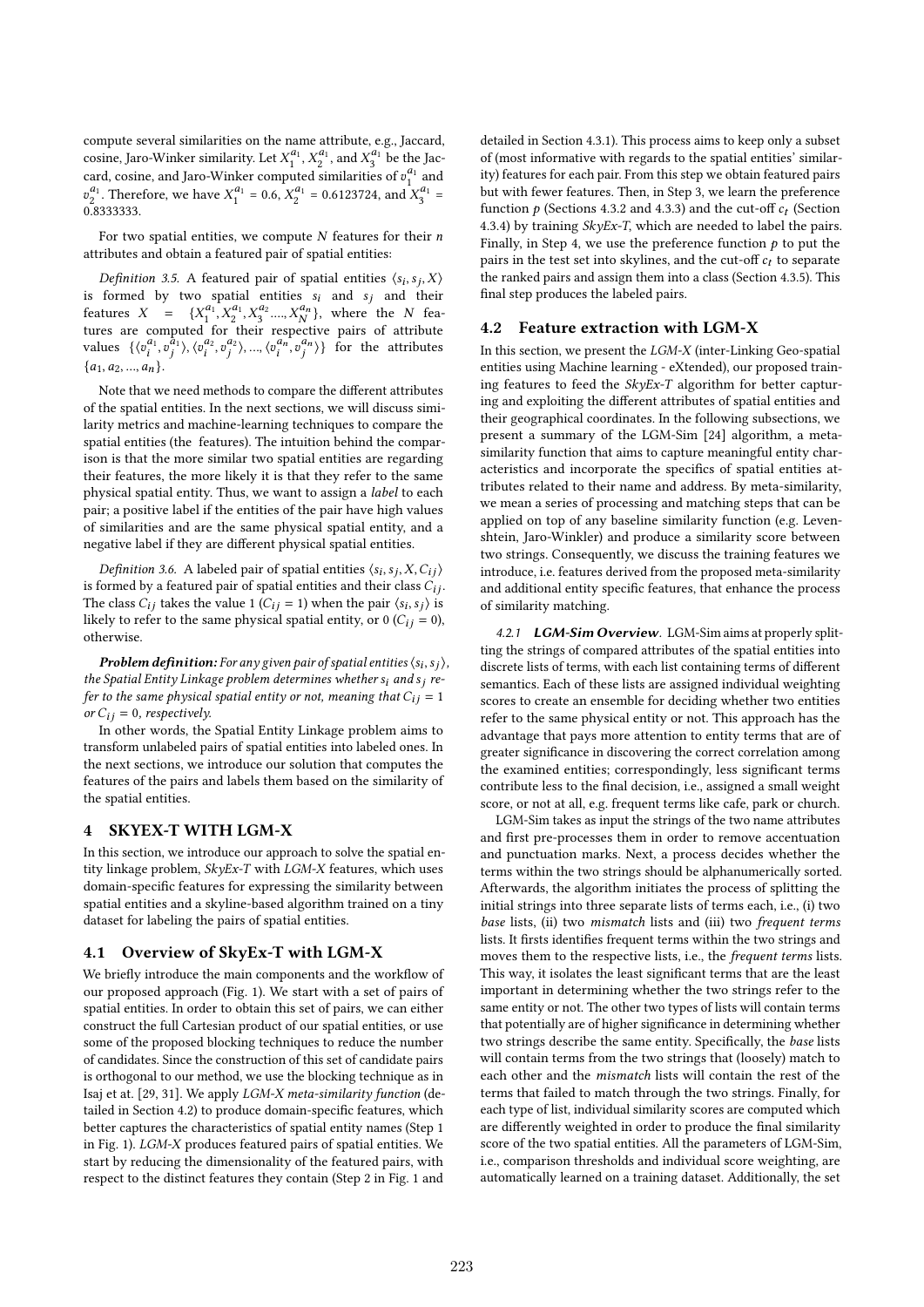

Figure 1: Overview of SkyEx-T with LGM-X

of frequent terms are automatically gathered by the corpus of spatial entities contained in this training dataset.

4.2.2 LGM-X Features. In this work, we adopt the set of training features presented in Santos et al. [56] and Giannopoulos et al. [24] and further extend it with entity-specific defined features, that concern numerical and spatial aspects of the compared entities. Specifically, we encode several generic similarity measures, like Damerau-Levenshtein, Jaro-Winkler, Jaccard N-Grams etc., as features for the classifiers. Moreover, we consider a set of training features where the custom sorting function of LGM-Sim is performed on the utilized set of generic similarity measures. This function decides whether to sort the terms of each string alphanumerically or not, before computing the similarity score of the entity names. Further, we generate a corresponding set of features by applying LGM-Sim on top of the basic generic similarity measures. Additionally, we consider the three individual similarity scores computed on the three types of individual lists that LGM-Sim splits the two entity names into. Note that the above set of features are applied to the name and address (only the text part of it) attributes of spatial entities. In addition to these, we define features that concern numerical and spatial aspects of the compared entities. Specifically, the numerical distance of the address numbers of the compared spatial entities form one integer feature, whereas the Euclidean distance of their geographical coordinates form one float feature. Eventually, we consider six groups of training features (Table 1): (i) the basic similarity features as presented in Santos et al. [56]; (ii) the sorted similarity features; (iii) the LGM-Sim based similarity features; (iv) the individual scores on the split of the attributes produced by applying LGM-Sim based Damerau-Levenshtein similarity on respective attributes; (v) the numerical feature on address number; and (vi) the spatial feature on geographical coordinates. For the latter two feature types, we consider normalized distances between the numerical values for a POI pais, which can be straightforwardly handled also as a similarity score, in line with the rest of the string similarity features. Note that if an attribute is missing for one or both entities in a given pair, the corresponding LGM-X features would return 0, given that there is no measurable similarity for that specific attribute in the given pair.

We note that, in the current setting, no (hyper)parameter tuning or feature engineering efforts are required for producing the aforementioned features: the parameters (weights, thresholds) of LGM-Sim have been learned in our previous work [24], on a toponyms dataset (Geonames), so LGM-Sim is used in the current

dataset "as is"<sup>1</sup>. Further, applying a series of baseline similarity functions on the names and the addresses of POI pairs of our setting is also straightforward. Thus features (i), (ii) and (iii) above can directly be produced without any tuning or feature engineering effort. Similarly, producing distance scores on the street number and the geographical coordinates is also straightforward.

Table 1: The LGM-X training features for spatial entities

| <b>Attribute</b>          | Name | <b>Address</b> |    | Coords |
|---------------------------|------|----------------|----|--------|
| <b>Feature Type</b>       |      | name           | no |        |
| <b>Basic similarities</b> | 14   | 14             |    |        |
| Sorted similarities       | 13   | 13             |    |        |
| LGM-Sim based sims.       | 13   | 13             |    |        |
| Individual sim. scores    | 3    | 3              |    |        |
| <b>Numerical</b>          |      |                |    |        |
| <b>Spatial</b>            |      |                |    |        |

#### 4.3 Pair labeling with SkyEx-T

In this section, we present SkyEx-T (Skyline Explore - Trained), our skyline-based algorithm which labels the candidate entity pairs as positives when there is a high likelihood that they belong to the same spatial entity, and negative, otherwise. In the following subsections, we will detail how SkyEx-T learns the preference function  $p$  in a small training set, selects a cut-off ratio  $c_t$ , and then ranks the data based on the preference  $p$  and separates the classes according to  $c_t$ .

4.3.1 Reducing the dimensionality. Each pair is described as a set of N LGM-X features  $\{X_1^{a_1}, X_2^{a_2}, X_3^{a_3}, ..., X_N^{a_N}\}$ that are computed on the values of the attributes  $\{a_1, a_2, ..., a_n\}$ as described in Section 4.2.2. Note that the LGM-X features always return a value for every pair (see above). To have a simpler notation, from now on, we will not use the superscript of the attribute in the features but will simply write  $\{X_1, X_2, X_3, ..., X_N\}$ . Some of these features are highly correlated, given that they measure the similarity of the same attributes, e.g., measuring Jaccard and cosine similarity on the names of the spatial entities. To remove highly correlated features, we use the mutual information measure (MI) [15] to detect the dependency between two variables. MI can detect different relationships, and it is not limited

 $<sup>1</sup>$  Actually, we can consider the above procedure as a case of "transfer learning"</sup> where a model's hyperparameter tuning is performed on a completely different dataset (in this case, Geonames). As we can see next in the evaluation results, the LGM-Sim features also perform well in the current setting, indicating a successful reutilization of previous findings and data in a different setting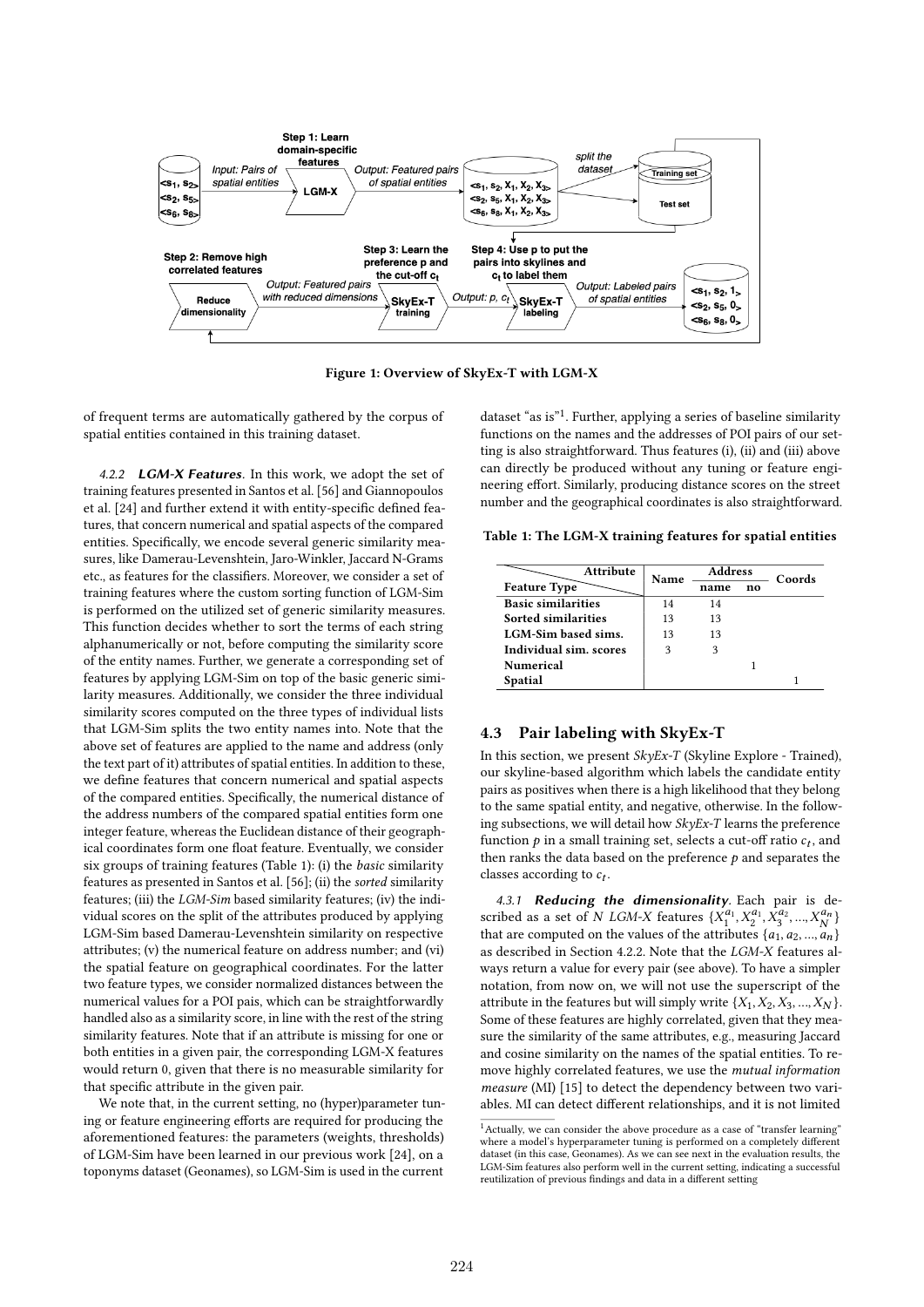to linear correlation (like Pearson's correlation). MI measures the similarities of the joint distribution of the two variables. If  $p_x(x)$ and  $p_y(y)$  are the marginal probability density functions of variables *x* and *y*, respectively, and  $p_{x, y}(x, y)$  is the joint probability function of both  $x$  and  $y$ , then the MI of  $x$  and  $y$  is defined as:

$$
MI(x,y) = \int_{x} \int_{y} p_{x,y}(x,y) \log \frac{p_{x,y}(x,y)}{p_{x}(x)p_{y}(y)}
$$
(1)

After the features are pairwise compared using MI, we identify those pairs of features that are highly correlated. Then, we remove one from each of the highly correlated pairs; we choose to remove the feature with the largest mean correlation overall. Using the remaining features, we need to build a model to predict the class of the pairs.

4.3.2 Preference functions. We propose having a function that is expressed as a preference of feature values; the pairs that are ranked better with respect to the preference function are the pairs that are likely to refer to the same physical entity.

Definition 4.1. A preference function  $p : P \rightarrow P_k$  is a function that takes as input a set of pairs  $P = \{ \langle s_i, s_j \rangle \}$  and outputs the partially ranked (some pairs share the same rank) list of pairs  $P_k = \{\langle s_i, s_j, k \rangle\}$  with respect to their feature values, where  $k \in [1,m]$  is the rank of a pair  $\langle s_i, s_j \rangle$ , and m is the maximal rank.

The preference function ranks the pairs from the most preferred pairs to the least preferred ones, meaning that the first rank pairs are more likely to correspond to the same spatial entity than the rest. To show that a pair  $\langle s_i, s_j \rangle$  is preferred over another pair  $\langle s'_i, s'_j \rangle$ , we will use the symbol >, so  $\langle s_i, s_j \rangle > \langle s'_i, s'_j \rangle$ . The definition of the preference is based on the definition of the skylines. We use a definition similar to [29]:

Definition 4.2. A skyline of level k is a set of pairs  $Skpline(k) =$  $\{\langle s_i, s_j \rangle\}$  ranked in the  $k^{th}$  position according to the preference function p such that for each pair  $\langle s_i, s_j \rangle \in Skylinder(k)$  and for each pair  $\langle s'_i, s'_j \rangle \in Skylline(k')$  where  $k' > k$ ,  $\langle s_i, s_j \rangle > \langle s'_i, s'_j \rangle$ .

Let us now further detail the components of the preference functions: the preferred feature direction and the preference operators, defined as below:

Definition 4.3. The preferred feature direction  $d() : X \rightarrow N$  is a function that takes as input the list of values of a feature  $X$ , orders them preferring either high values  $(high())$  or low values  $(low())$ , and outputs the rank for each feature.

 $d()$  is a generic way to express the preferred feature direction, but in practice, we will use  $high()$  or  $low()$  based on the feature. Instead of coefficients, the preference function only specifies if we prefer high or low values of a feature. For example, for a pair to be labeled as positive (they are the same physical spatial entity), we would prefer a high Levenshtein similarity, so  $high(X_{levenshtein})$ . Note that we can construct a very basic preference function by using the preferred feature direction on only one feature. For example,  $p = high(X_{levenshtein})$  will rank the pairs P based on their Levenshtein similarity and assign them to skylines. If we want to include more than one preferred feature direction in a preference function, we will need the preference operators. We introduce two types of preference operators: the Pareto operator and the priority operator:

Definition 4.4. The Pareto operator  $\triangle$  is a binary operator connecting two preferred feature directions according to the Pareto optimality concept.

The Pareto optimality [8] concept is widely used in multicriteria optimization problems. A combination of  $(x_1, x_2, ..., x_k)$  is Pareto optimal when there is no other combination that can increase an  $x_v$  without decreasing at least one  $x_w$ . In our context, the Pareto operator prefers one solution over the rest if it is better in terms of at least one feature value, while for the remaining feature values it is either the same or better. Let us illustrate this concept with an example:

Example 4.5. Let us consider the pair of spatial entities  $\langle s_1, s_2 \rangle$ , which are compared with regards to their name. We have two computed features that indicate the similarity of the name:  $X_1=0.7$ and  $X_2$ =0.3. Since a high similarity is likely to indicate a match of the pairs, we prefer high values. Hence, the preferred feature direction is  $high()$  for both features. Given that we have no information on whether we should prefer one feature over another, we choose to connect these features with the Pareto operator, so high(X<sub>1</sub>)  $\bigwedge$  high(X<sub>2</sub>). This means that for another pair  $\langle s_3, s_4 \rangle$ to be preferred over  $\langle s_1, s_2 \rangle$   $(\langle s_3, s_4 \rangle \rangle \langle s_1, s_2 \rangle)$ ,  $\langle s_3, s_4 \rangle$  has to be better at least in one of the features values, while not being worse in the other features. For example  $\{X_1 = 0.7, X_2 = 0.4\}$ ,  ${X_1 = 0.9, X_2 = 0.3}, {X_1 = 0.8, X_2 = 0.4}$  would be combinations which are preferred over the  $\{X_1 = 0.7, X_2 = 0.3\}$ .

Besides the Pareto operator, we can also choose to prefer one feature over another. We introduce the priority operator defined as follows:

Definition 4.6. The priority operator ⊳ is a binary operator connecting two preferred feature directions such that the feature direction on the left side of the operator is preferred over the one on the right side.

The priority operator expresses an order of the feature importance; for example, if the cosine similarity is more likely to detect matches than the Jaccard similarity, we prioritize those pairs that have high cosine similarity over those with high Jaccard similarity. Let us give an example:

*Example 4.7.* Let us consider the pair of spatial entities  $\langle s_1, s_2 \rangle$ of the previous example, with the similarities of the name:  $X_1$ =0.7 and  $X_2$ =0.3. Let us suppose that  $X_2$  can detect the class better than  $X1$ . Even though high values of both features are preferred, we would be more interested in having high values of  $X_2$ . Thus, we express the preference as  $high(X_2) \triangleright high(X_1)$ . This means that for another pair  $\langle s_3, s_4 \rangle$  to be preferred over  $\langle s_1, s_2 \rangle$   $(\langle s_3, s_4 \rangle >$  $\langle s_1, s_2 \rangle$ ,  $\langle s_3, s_4 \rangle$  has to have a higher  $X_2$  (regardless of the values of  $X_1$ ), or the same  $X_2$  but a better  $X_1$ . For example  $\{X_1 = 0.8, X_2 =$ 0.3} and  $\{X_1 = 0.6, X_2 = 0.4\}$  would be combinations which are preferred over the  $\{X_1 = 0.7, X_2 = 0.3\}$ .

After defining the preferred feature directions and the preference operators, we can construct different preference functions. Let us illustrate this with an example:

Example 4.8. Let us consider a pair of spatial entities  $\langle s_1, s_2 \rangle$  of the previous example, with the similarities of the name:  $X_1=0.7$ and  $X_2$ =0.3 and physical distance (in meters) from each other  $X_3 = 10$ . Since X1 and  $X_2$  express the similarity of the name, we prefer a high value, so the preferred feature direction is  $high(X_1)$ and  $high(X_2)$ . On the contrary, we prefer the spatial entities to be as close as possible to each other, thus, we prefer a low value on the distance, so  $low(X_3)$ . Let us suppose that we do not have any preferred order of  $X_1$  and  $X_3$ , while  $X_2$  can detect the class better than  $X1$  and  $X3$ . In that case, we use the Pareto operator between  $X_1$  and  $X_3$  as in  $high(X_1) \bigwedge low(X_3)$  and the priority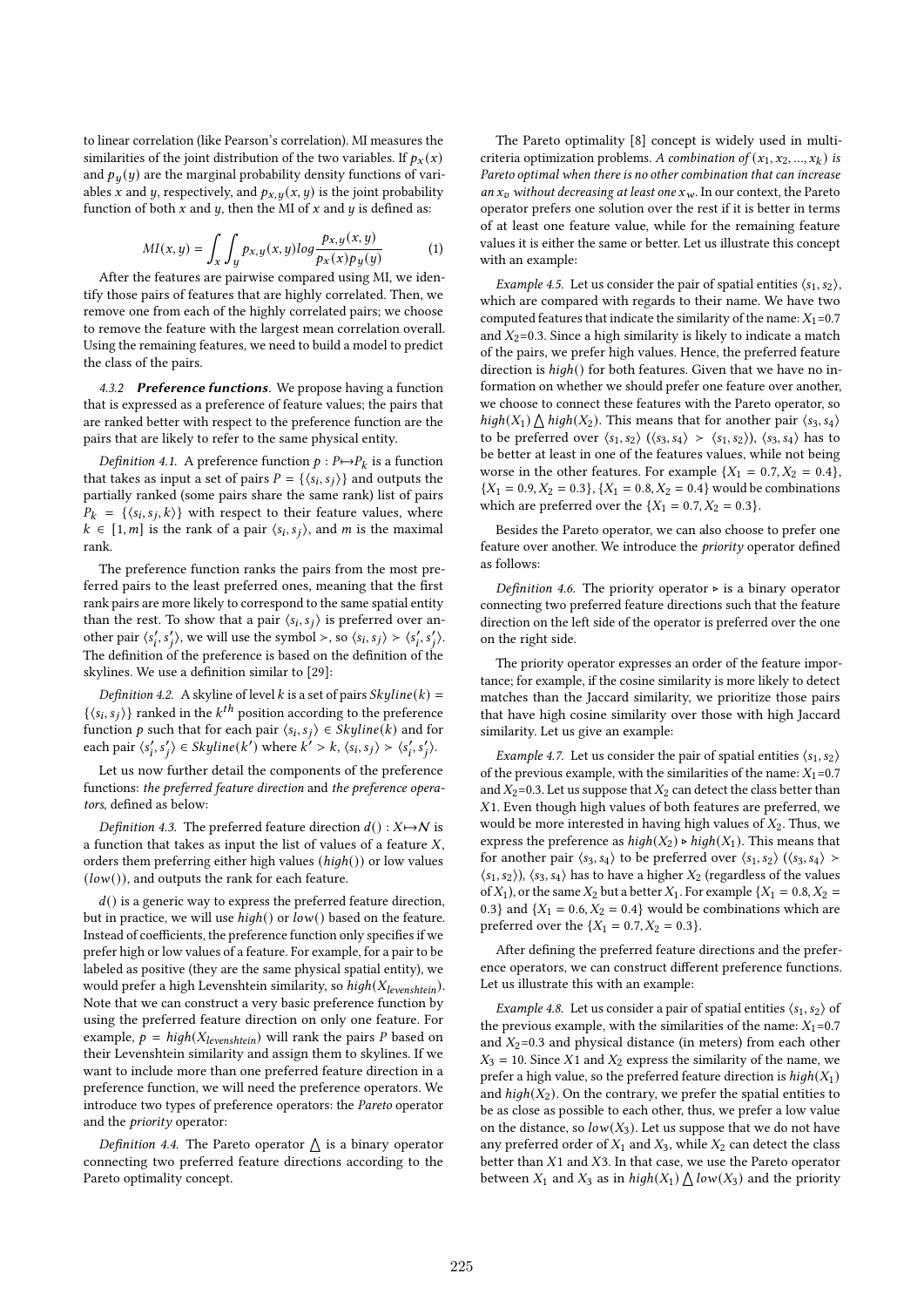operator for  $X_2$  as in  $high(X_2) \triangleright (high(X_1) \bigwedge low(X_3))$ . Hence, the preference function is  $p = high(X_2) \triangleright (high(X_1) \bigwedge low(X_3)).$ 

When we have few features and some domain knowledge, we can select the preference function ourselves. However, when having many features, there are many possible ways to connect them with operators. In the next subsection, we introduce our algorithm  $SkyEx-T$  that automatically determines a suitable preference function.

4.3.3 Preference Training. In this section, we explain the procedure for training the preference function. In our previous work, [29, 31], the preference function was chosen heuristically, and the only operator was Pareto. Instead, in the present paper, we add expressiveness and agility by introducing a preference function that can be trained on a very small training set, and thus automatically learn optimal preferences for each dataset. We propose the SkyEx-T algorithm (Skyline Explore - Trained) for preference training which further reduces the dimensionality and selects a preference function based on the importance of each feature for classifying a pair. Then,  $SkyEx - T$  ranks the pairs according to  $p$  and finds the cut-off ratio for separating the classes (this procedure will be detailed in the next section). The pseudocode of SkyEx-T is formalized in Algorithm 1.

To learn which remaining features are more suitable for the preference function, we calculate their correlation with the class  $C. C$  is 0 if the pairs are not a match and 1 otherwise. We want to find those features whose increase is usually associated with an increase in the class label ( $C$  changes from 0 to 1). We use Pearson's correlation because it is capable of detecting these monotonic relationships between variables ( $\rho_{X_i} = \frac{cov(X_i, C)}{\sigma_{X_i} \sigma_C}$ , where  $cov(X_i, C)$  is the covariance of the feature  $X_i$  and the class C, and  $\sigma_{X_i}$  and  $\sigma_C$  are the standard deviations of  $X_i$  and C, respectively).

After having all  $\rho_{X_i}$  values for each  $X_i$ , we select those  $X_i$ which have high absolute values of  $\rho_{X_i}$ . We plot the absolute values of  $\rho_{X_i}$  in decreasing order and notice when  $|\rho_{X_i}|$  falls considerable. This will be graphically associated with an elbow in the curve. We denote the first elbow as  $\varepsilon_1$  and the  $X_i$  features with  $|\rho_{X_i}| \leq \varepsilon_1$  as  $X_{\varepsilon_1}$ .  $X_{\varepsilon_1}$  are showing the strongest monotonic relationships to  $C$ , so their increase is closely related to  $C$ . Given that these are the most important features, they will be prioritized over the rest of the features while using the Pareto operator amongst  $X_{\varepsilon_1}$  themselves, treating them equally. In order to make the function more accurate, we can refine it further using the less important features. For that, we will again search for the next elbow in the curve, denoted as  $\varepsilon_2.$  We denote with  $X_{\varepsilon_2}$  the features with  $|\rho_{X_i}| \leq \varepsilon_2$  and  $\rho_{X_i} > \varepsilon_1$ .  $X_{\varepsilon_2}$  will be connected by the Pareto operator themselves, while they will be connected by the priority operator with  $X_{\varepsilon_1}$ . To sum up, we have two groups of features:  $X_{\varepsilon_1}$  and  $X_{\varepsilon_2}$ . We use the Pareto operator among the  $X_{\varepsilon_1}$  and  $X_{\varepsilon_2}$  but the priority operator for  $X_{\varepsilon_1}$  over  $X_{\varepsilon_2}$ . Let us illustrate this procedure with an example:

*Example 4.9.* Let us suppose we have two spatial entities  $s_1$ and s<sub>2</sub> with 10 features { $X_1, X_2, ... X_{10}$ }. After computing  $\rho_{X_i}$  for each feature and ordering their absolute values in a descending order, we get these values {0.6, 0.56, 0.55, 0.54, 0.34, 0.33, 0.33, 0.32, 0.11, 0.06}, which are the  $|\rho_{X_i}|$  values of  $\{X_3, X_4, X_7, X_1, X_9, X_2, X_1\}$  $X_5, X_8, X_{10}, X_6$ , respectively. Fig. 2 shows  $|\rho_{X_i}|$  values ordered from the highest to the lowest. It is possible to notice the two elbows in the curve,  $\varepsilon_1$  and  $\varepsilon_2$ . Let us suppose that the preferred

direction of each feature is  $high()$ . Then, the preference function will be as follows:  $p = (high(X_3) \bigwedge high(X_4) \bigwedge high(X_7)) \triangleright$  $(high(X_1) \wedge high(X_9) \wedge high(X_2) \wedge high(X_5)).$ 

The above procedure is formalized in lines 1-10 in Algorithm 1. We first initialize  $R_X$  in line 1 to store all  $\rho_{X_i}$ . Then we calculate  $\rho_{X_i}$  for each feature and order  $R_X$  in lines 2-3. We graphically identify the elbows  $\varepsilon_1$  and  $\varepsilon_2$  in line 4. Then, we connect the features within  $X_{\varepsilon_1}$  and  $X_{\varepsilon_2}$  by the Pareto operator in lines 5-10. Finally, we prioritize  $X_{\varepsilon_1}$  over  $X_{\varepsilon_2}$  in line 11.

4.3.4 Skyline ranking and fixing the cut-off ratio. After having the preference function, we can apply it to the pairs and rank them accordingly. We use the skylines as in the work of Isaj et al. [31] to first find those pairs who are preferred the most when using preference  $p$ . Let us suppose that  $Skyline(1)$  contains all the pairs { $\langle s_i, s_j \rangle$ } that, given preference  $p$ ,  $\langle s_i, s_j \rangle > \langle s'_i, s'_j \rangle$ for each  $\langle s'_i, s'_j \rangle \in Skpline(k)$ , where  $k > 1$ . Thus, all pairs in  $Skpline(1)$  dominate the rest of the pairs. Then, we need to remove  $Skyline(1)$  from the set of pairs. Applying the same preference, we choose the next set of most preferred pairs  $(Skylinder(2))$ . We continue this procedure until there are no more pairs left.

While moving from one skyline to the next, we need to define which cut-off number of skylines best separates the classes. Given that the preferred pairs are likely to indicate a match, we will label as positive the first skylines up to the cut-off and the remaining as negative. Cutting too early will result in high precision, but low recall, while cutting too late will improve the recall, but at the cost of lower precision. Thus, we use a well-known balanced indicator, the F-measure  $(F1 = \frac{2*precision*recall}{precision*recall})$ . We measure the F-measure for each cut-off and fix the cut-off to  $k_l$  where the F-measure is maximized. We express this cut-off as a ratio of  $\frac{k}{b}$ where  $b$  is the maximal level of skylines. Let us provide theoretical guarantees that a cut-off ratio found in a training set can satisfy the F-measure maximization in the whole dataset or the test set.

THEOREM 4.10. Let us apply the preference function  $p$  on two random samples  $P_1$  and  $P_2$  from the pairs P. If  $P_1^k$  and  $P_2^k$  are the ranked pairs of  $P_1$  and  $P_2$  with regards to p, and  $\mathcal{D}_1$  and  $\mathcal{D}_2$  are the probability density of  $P_1^k$  and  $P_2^k$ , respectively, then  $\mathcal{D}_1 \sim \mathcal{D}_2$ .

PROOF. Based on the Central Limit Theorem [53], the sample distributions will respect the population distribution, around the same mean  $\mu$  as the population  $P$  but with a smaller standard deviation proportional to the size of the sample  $\frac{\sigma}{\sqrt{n}}$ . Let us denote by  $f(k)$  the probability density function of the pairs with relation to their skyline level k. After applying  $p$  on  $P_1$ ,  $P_2$  and  $P$ , the new ranked pairs in  $P_1^k$  and  $P_2^k$  will respect their order of ranking in each sample. Note that  $f(k)$  is deterministic. Let us suppose that we apply the preference  $p$  in  $P$  and we obtain the ranked



Figure 2: Finding  $\varepsilon_1$  and  $\varepsilon_2$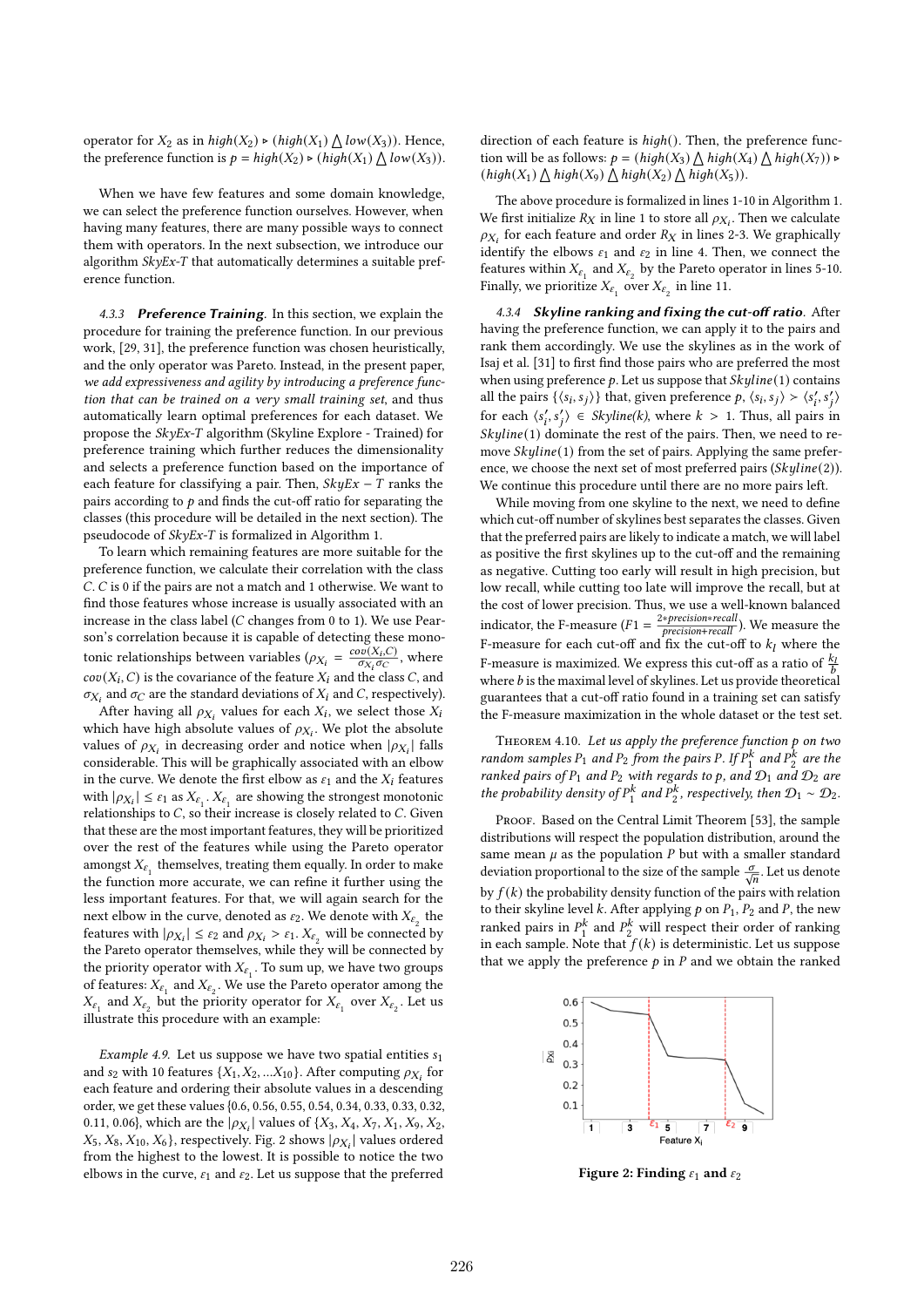**Input:** A set of labeled pairs  $P_t = \{ \langle s_i, s_j, C_{ij} \rangle \}$ **Output:** A trained preference function  $p$  and cut-off  $c_t$ 1:  $R_X \leftarrow \emptyset$ 2: Calculate  $\rho_{X_i}$  for each  $X_i$  and add each  $|\rho_{X_i}|$  to  $R_X$ 3: Order  $R_X$  in a descending order 4: Find  $\varepsilon_1$  and  $\varepsilon_2$  elbows in  $R_X$ 5: for each  $X_i$  that  $|\rho_{X_i}| \leq \varepsilon_1$  do 6:  $p_1 = d(X_1) \bigwedge d(X_2) ... \bigwedge d(X_m)$ 7: end for 8: **for each**  $X_i$  that  $|\rho_{X_i}| > \varepsilon_1$  and  $|\rho_{X_i}| \leq \varepsilon_2$  **do** 9:  $p_2 = d(X_m + 1) \bigwedge d(X_{m+2}) ... \bigwedge d(X_n)$ 10: end for 11:  $p = p_1 \triangleright p_2$ 12:  $P_k \leftarrow \emptyset$ 13:  $F \leftarrow \emptyset$ 14: while  $|P_k| < |P|$  do 15: Find  $Skpline(k) = \{\langle s_i, s_j \rangle\} \mid \forall \langle s', s'' \rangle \in P_t - \{\langle s_i, s_j \rangle\}$ ,  $\langle s_i, s_j \rangle \rangle \langle s', s'' \rangle$ 16: Remove Skyline(k) from P and add it to  $P_k$ 17: Label  $P_k$  as positive 18: Calculate  $F1(k)$  and add  $F1(k)$  to F 19:  $P_t = P_t - Skpline(k)$ 20: end while 21: Find  $k_l$  such that  $F1(k_l) = max(F1(k)) \ \forall k \in \{1, |F|\}$ 22:  $c_t = \frac{\sum_{i=1}^{k_l} Skyline_i}{\sum_{i=1}^{max(k)} z_i}$  $\sum_{i=1}^{max(k)}$  Skyline return  $\overline{p}$ ,  $c_t$ 

pairs  $P^k$ . For every  $\langle s_1, s_2 \rangle$  and  $\langle s_3, s_4 \rangle$  in  $P^k$ , if  $\langle s_1, s_2 \rangle > \langle s_3, s_4 \rangle$ ,  $\langle s_1, s_2 \rangle \in P_1$ , and  $\langle s_3, s_4 \rangle \in P_1$ , then we have that  $\langle s_1, s_2 \rangle \succ \langle s_3, s_4 \rangle$ in  $P_1^k$  as well. Similarly, For every  $\langle s_1, s_2 \rangle$  and  $\langle s_3, s_4 \rangle$  in  $P^k$ , if  $\langle s_1, s_2 \rangle \rangle \langle s_3, s_4 \rangle$ ,  $\langle s_1, s_2 \rangle \in P_2$ , and  $\langle s_3, s_4 \rangle \in P_2$ , then we have that  $\langle s_1, s_2 \rangle > \langle s_3, s_4 \rangle$  in  $P_2^k$ . This means that  $f(k)$  will simply, in a deterministic way, reorder the observations of the samples, which already have similar distributions, strictly respecting the order in the in  $P^k$ . As a result, the new probability density distributions will be similar, so  $\mathcal{D}_1 \sim \mathcal{D}_2$ . □

THEOREM 4.11. Let us apply the preference function  $p$  on two random samples  $P_1$  and  $P_2$  from P and denote by  $P_1^k$  and  $P_2^k$  their respective ranked pairs with regards to p. If  $k_1$  is a cut-off in the probability density function  $D_1 = \int_1^{b_1} f_1(k)dk$  (limits in  $[1, b_1]$ ) of  $P_1^k$  such as the F-measure is maximal, then  $\frac{k_1b_2}{b_1}$  will also be a near-optimal cut-off for  $P_2^k$  with probability density function  $D_2 = \int_1^{b_2} f_2(k)dk$  (limits in [1, b<sub>2</sub>]).

PROOF. The probability density distribution for the ranked pairs  $P_1^k$  and  $P_2^k$  is  $\int_1^{b_1} f_1(k)dk$  and  $\int_1^{b_2} f_1(k)dk$ , respectively, and the skyline levels lie in [1,  $b_1$ ] for  $P_1^k$  and [1,  $b_2$ ] for  $P_2^k$ . Chiu et al. [10] present the preferred solutions of a decision maker in relation to the mean, variance, and third moments of a distribution. In other words, a preferred cut-off in a probability distribution  $\mathcal{D}_1$  is a preferred solution for a probability distribution  $\mathcal{D}_2$  as long as the mean, variance, and third moments are similar. When sampling  $P_1$  and  $P_2$  from P, we gain a sample of pairs with a mean  $\mu$  as in P [53]. After ranking, the pairs near  $\mu$ will be assigned in the  $k_{\mu_1}$ -th skyline for the pairs  $P_1^{\hat{k}}$  and in  $k_{\mu_2}$ skyline for the pairs  $P_2^k$ . According to Theorem 1,  $\mathcal{D}_1 \sim \mathcal{D}_2$ , so

 $k_{\mu_2} \simeq k_{\mu_1}$ . The variances will be  $\sigma_1 = \int_1^{b_1} (k - k_{\mu_1})^2 f(k) d(k)$  and  $\sigma_2 = \int_1^{b_2} (k - k_{\mu_2})^2 f(k) d(k)$  for  $P_1$  and  $P_2$ , respectively. Given that  $k_{\mu_2}^1 \simeq k_{\mu_1}$ , we have that  $\sigma_1 \simeq \sigma_2$ . The third moment is an indicator of skewness and it is defined as:  $m_1^3 = \frac{\int_1^{b_1} (y - k_{\mu_1})^3 dF(y)}{\sigma^3}$  $\sigma_1^3$ 

and  $m_2^3 = \frac{\int_1^{b_2} (y - k_{\mu_2})^3 dF(y)}{\sigma^3}$  $\frac{\delta \left( \mu_2 \right)^2}{\sigma_2^3}$  for  $P_1$  and  $P_2$ , respectively. Given that  $k_{\mu_1} \simeq k_{\mu_2}$  and  $\sigma_1 \simeq \sigma_2$ , then  $m_1^3 \simeq m_2^3$ . The pairs in the first skylines have a high likelihood to belong to the same physical spatial entity and usually, they form a skewed long-tail distribution [29]. Let us suppose that  $k = k_1$  is a cut-off in the probability density function  $\int_1^b f(k)dk$  such that when labeling pairs in a skyline smaller than  $k_1$  as positive and the rest as negative, the F-measure is maximized. In other words,  $k_1$  is the preferred cut-off for the decision maker. According to the skewness condition [10], a similar cut-off in the probability density distribution  $\int_1^{b_2} f(k)dk$  of  $P_2$  will yield a near-optimal F-measure value. In order for  $k_1$  to be applicable to  $P_2$ , we need to express it as a ratio  $\frac{k_1}{b_1}$  and adapt it to  $P_2$  as in  $\frac{k_1 b_2}{b_1}$ .

Note that this process is stochastic, meaning that it might not always find the optimal cut-off, but it will always find the near-optimal cut-off value (we also show this experimentally in Section 5). We will learn the cut-off ratio from a training set and then, given Theorem 2, we will apply it to the test set. However, having the cut-off ratio  $\frac{k_1}{b_1}$  requires that we rank all the pairs in the training set and moreover, to find  $\frac{k_1b_2}{b_1}$ , we need  $b_2$ , which again will need the ranking of all the pairs in the test set. For a big dataset, this procedure will be time-consuming. Therefore, we use a simple derivative of Theorem 2, formalized in Lemma 1, where instead of a cut-off in the number of skylines, we use the percentage of the data belonging to the optimal level of skylines.

LEMMA 4.12. If  $c_1 = \frac{\sum_{i=1}^{k_1} Skyline_i}{\sum_{i=1}^{k_1} Skyline_i}$  $\frac{\sum_{i=1}^{i=1} \sum_{y} y_i \dots}{\sum_{i=1}^{b_1} Skyline_i}$  is the ratio of the total pairs in  $P_1^k$  that belong to a skyline level of at most  $k_1$ , where  $k_1$  is a cut-off in the probability density function  $D_1 = \int_1^{b_1} f_1(k) dk$  (limits in [1, b<sub>1</sub>]) of  $P_1^k$  such as the F-measure is maximal, then  $c_1 * |P_2^k$ | is a near-optimal cut-off for  $P_2^k$  for maximizing the F-measure.

PROOF. The cut-off  $k_1$  in  $P_1^k$  corresponds to the skyline level which can best separate the classes. Given that the probability density distributions  $\mathcal{D}_1$  and  $\mathcal{D}_2$  of  $P_1$  and  $P_2$  are similar (Theorem 1), for each pair  $\langle s_i, s_j \rangle$  in  $P_1^k$ , the probability of belonging to the positive class is  $P(k_{\langle s_i, s_j \rangle} \leq k_1) \sim \frac{\sum_{i=1}^{k_1} S_k$  yline  $\frac{\sum_{i=1}^{1} Skyllne_i}{\sum_{i=1}^{b_1} Skylline_i}$ . According to Theorem 2, the cut-off ratio  $\frac{k_1}{b_1}$  is near-optimal for  $P_2^k$  in order to best separate the classes. Let us denote with  $c_2 = \frac{\sum_{i=1}^{k_2} Skyline_i}{\sum_{i=1}^{k_2} x_{i} + \sum_{i=1}^{k_2} x_{i}}$  $\sum_{i=1}^{n_2} Skyline_i$  the ratio of total pairs in  $P_2^k$  that corresponds to skyline levels up to  $k_2$ . Given that Theorem 2 and  $\mathcal{D}_1 \sim \mathcal{D}_2$ ,  $\sum_{i=1}^{k_1}$  Skyline  $\frac{\sum_{i=1}^{k_1} Skyline_i}{\sum_{i=1}^{b_1} Skyline_i} \sim \frac{\sum_{i=1}^{k_2} Skyline_i}{\sum_{i=1}^{b_2} Skyline_i}$  $\frac{\sum_{i=1}^{n} Skyline_i}{\sum_{i=1}^{b_2} Skyline_i}$ . Thus, the ratio  $c_1 \sim c_2$ , so  $c_1$  is the near-optimal for  $P_2^k$ . □ □

The skyline ranking is detailed in lines 12-19 in Algorithm 1. We start with an empty set of explored skylines  $P_k$  in line 12. Note that in line 13 we are initializing  $F$ , which will keep the F-measure for each cut-off. We will need  $F$  later when we learn the cut-off  $c_t$ . While there are still pairs that are not ranked, we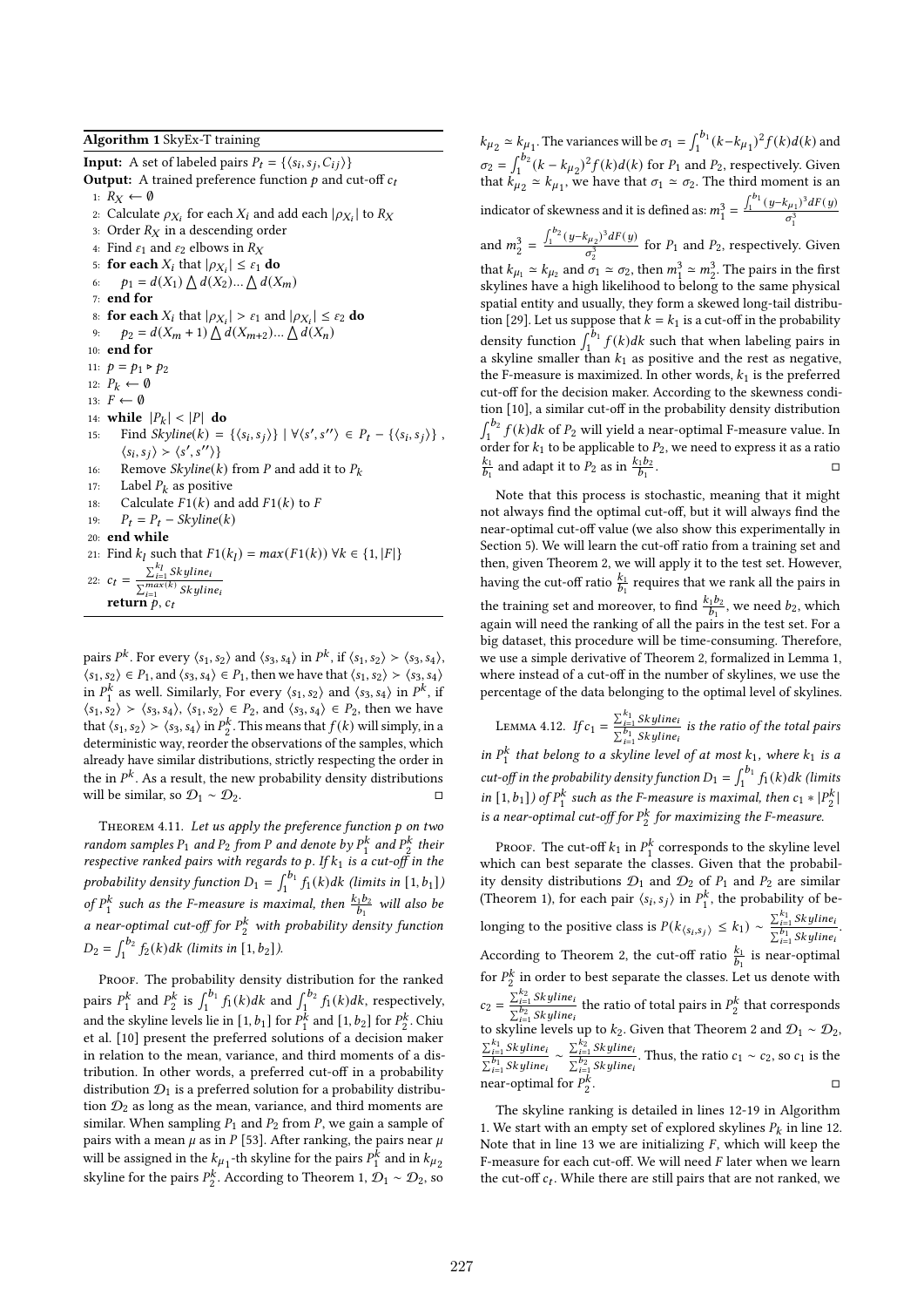find the next skyline that satisfies the preference function (line 15) and remove it from the pairs  $P_t$ . We label all pairs in  $P_k$  as positive and calculate the F-measure for this cut-off in lines 17-18. Then, we remove the current skyline and continue the ranking. We find the best cut-off  $k_l$  that maximizes the F-measure in line 21. We express the cut-off as a data ratio (Lemma 1), which makes it applicable to any sample (line 22). Finally, we return the learned preference function  $p$  and the cut-off ratio  $c_t$ .

4.3.5 Classification of Pairs. In the previous subsections, we discussed the training of  $SkyEx-T$  (Algorithm 1) that determines the preference function, ranks the pairs, and selects the cut-off. In this subsection, we will formalize  $SkyEx-T$  labeling algorithm for classifying the pairs (Algorithm 2). We start with a set of unlabelled pairs  $P$ , a trained preference function  $p$  and cutoff ratio  $c_t$  from Algorithm 1. We apply the preference function  $p$ on  $P$ . We rank the pairs in  $P$  according to the preference function  $p$  and assign them to skylines (1-5). Note that we do not rank all the pairs but only the pairs in the first skylines that constitute the ratio  $c_t$  of all pairs, so a total of  $c_t |P|$  pairs. We label all the ranked pairs in  $P_k$  as positive and the remaining unranked pairs as negative (lines 7-8). Finally, we return the labeled  $P'$ .

Algorithm 2 SkyEx-T labeling

**Input:** A set of unlabeled pairs  $P = \{\langle s_i, s_j \rangle\}$ , a trained preference function  $p$  and a cut-off ratio  $c_t$ 

**Output:** A set of labeled pairs 
$$
P' = \{\langle s_i, s_j, C_{ij} \rangle\}
$$

- 1:  $P_k \leftarrow \emptyset$
- 2: while  $|P_k| < c_t |P|$  do

3: Find  $Skpline(k) = \{\langle s_i, s_j \rangle\} \mid \forall \langle s', s'' \rangle \in P - \{\langle s_i, s_j \rangle\}$ ,  $\langle s_i, s_j \rangle \rangle \langle s', s'' \rangle$  based on p

- 4: Remove Skyline(k) from P and add it to  $P_k$
- 5:  $P = P Skvline(k)$
- 6: end while
- 7: Set  $C_{ij} = 1$  (positive class) for all  $\langle s_i, s_j \rangle \in P_k$  and add them to  $P'$ .
- 8: Set  $C_{ij} = 0$  (negative class) for all  $\langle s_i, s_j \rangle \in P P_k$  and add them to  $P'$ . return ′

## 5 EXPERIMENTAL RESULTS

In this section, we describe our datasets and then, report the results of our experiments with SkyEx-T.

#### 5.1 Dataset

We are using two datasets of spatial entities for the experiments: North Denmark spatial entities (North-DK) and the Fodor's and Zagat's restaurants (Restaurants).

North Denmark spatial entities North Denmark dataset contains spatial entities from Denmark, originating from four different sources, Google Places (GP), Foursquare (FSQ), Yelp,

| Source | Krak  | GP     | Yelp | FSO |
|--------|-------|--------|------|-----|
| Krak   | 3.789 | 17,405 | 902  |     |
| GP     |       | 3.546  | 968  | 13  |
| Yelp   |       |        | 460  | 12  |
| FSO    |       |        |      | 0   |

Table 2: The sources of the positive pairs

and Krak<sup>2</sup>. We refer to as North Denmark spatial entities (North-DK). The spatial entities are retrieved by using the seed-driven approach described in Isaj et al. [27]. From the spatial entities we obtained (more than 120,000), we only use the 75,541 spatial entities that have at least a phone number or a website, so we can construct the ground truth from these. 51.50% of the spatial entities originate from GP, 46.22% from Krak, 0.03% from FSQ, and 2.23% from Yelp. The 75,541 retrieved spatial entities were grouped using the spatial blocking techniques [31]. After the spatial blocking, we obtained 777,446 pairs. To establish a ground truth, similarly to [29, 31], we apply a commonly-used rule for generating entity matching ground truths [25, 26, 30, 63]: if the phone number or the website is the same, then we infer that the pair refers to the same physical entity. By using this rule, we obtain 27,102 positive pairs (3.5% of the total pairs). In Table 2, we observe that most of the positive pairs are from different sources, especially from Krak and Google Places (64.2% of the total positive pairs). Even though the spatial entities are uniquely identified within a source, we can still find duplicates within the same source. 28.7% of the total positive pairs originate from samesource pairs, especially in Krak and in Google Places. Given that the phone number and the website are used for generating the ground truth, they are not used in the algorithm and in the pair comparison. The spatial entities have geographical coordinates, which are used in the spatial blocking [31] to generate the pairs, and the pairs are compared against the names and addresses using LGM-X.

 $\overrightarrow{$ Fodor's} and Zagat's restaurants<sup>3</sup> (Restaurants) is a dataset of 864 restaurant entities, where 61.69% are extracted from Fodor's Travel<sup>4</sup> and 38.31% from Zagat website<sup>5</sup>. The entities are characterized by the name, the address, the city, the phone number, and the type of the spatial entity. Given that the geographical coordinates are missing in the dataset, we do not perform the spatial blocking but rather use all the pairs. We obtain 372,816 pairs, 112 out of which refer to the same spatial entity (0.03% of the total pairs). These 112 pairs are already given, so we did not have to compute the ground truth for this dataset. However, the phone number attribute has been used to derive the class and form the ground truth, so we exclude the phone number from the pairwise comparison of attributes. The pairs are compared against the names and addresses using LGM-X.

## 5.2 SkyEx-T cut-off prediction

In this section, we evaluate the prediction of the cut-off  $c_t$  for SkyEx-T. The cut-off  $c_t$  is learned from the training set as in Algorithm 1. For comparison, we found the optimal cut-off  $c^*$ that would yield the highest F-measure for the learned preference function. To do so, we exhaustively tried all the cut-offs in the test set, measured the F-measure for each of them, and noted the highest value. In practice, this is not only time-consuming but even impossible since the labels are not present in the test set. By having the optimal cut-off, we can evaluate how accurately  $SkyEx-T$  can predict the cut-off. We repeated this procedure 10 times on disjoint training sets for each of the training sizes and report the averages in Table 3. We could not train on less than 1% of the data in Restaurants because there are only 112 positive

 $\overline{P_{\rm Krak}}$  (www.krak.dk) contains businesses, organizations, companies, etc. with their attributes such as name, location, address, phone, categories, etc. Krak is part of Eniro Danmark A / S., which is responsible for The Yellow Pages

 $3$ https://www.cs.utexas.edu/users/ml/riddle/data.html

<sup>4</sup>https://www.fodors.com

<sup>5</sup>https://www.zagat.com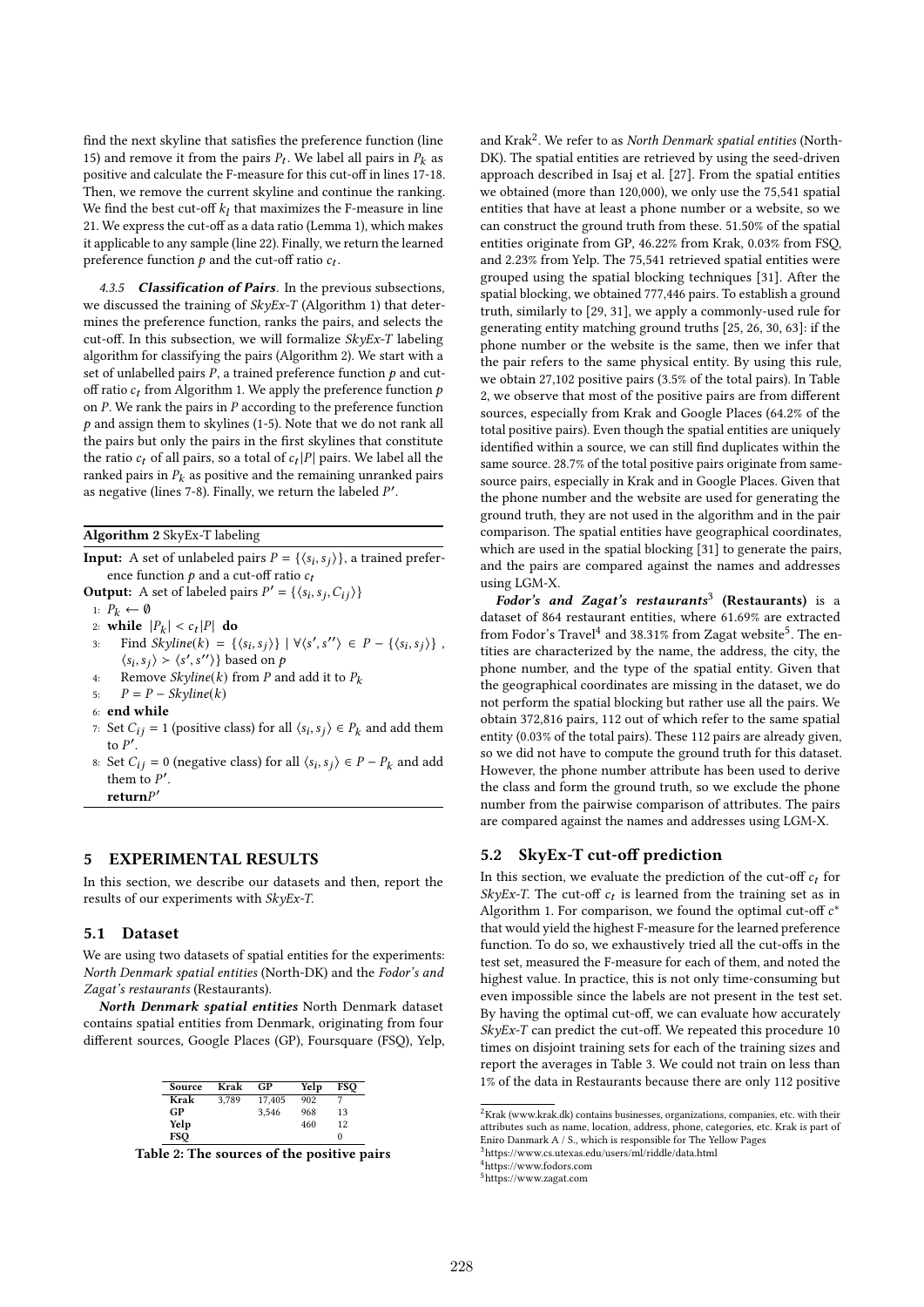Table 3: SkyEx-T F-measure for estimated  $c_t$  vs the optimal  $c^*$  cut-off in North-DK

| <b>Training size</b>                 | $0.05\%$ | 0.1%  | $0.4\%$  | $0.8\%$ | $1\%$ | 4%    | 8%    | 12%   | 16%   | 20%   | 80%   |
|--------------------------------------|----------|-------|----------|---------|-------|-------|-------|-------|-------|-------|-------|
| <b>SkyEx-T F-measure</b>             | 0.682    | 0.690 | 0.708    | 0.705   | 0.706 | 0.736 | 0.717 | 0.718 | 0.711 | 0.711 | 0.727 |
| SkyEx-T F-measure for c <sup>*</sup> | 0.707    | 0.715 | 0.714    | 0.718   | 0.713 | 0.740 | 0.721 | 0.719 | 0.712 | 0.712 | 0.731 |
| Difference of F-measure              | 0.025    | 0.025 | 0.006    | 0.014   | 0.007 | 0.004 | 0.004 | 0.001 | 0.001 | 0.001 | 0.005 |
| Difference of F-measure in %         | 3.49%    | 3.46% | $0.81\%$ | 1.90%   | 0.95% | 0.48% | 0.62% | 0.13% | 0.17% | 0.13% | 0.65% |

Table 4: SkyEx-T F-measure vs SkyEx-T F-measure for estimated  $c_t$  vs the optimal  $c^*$  cut-off in Restaurants

| <b>Training size</b>         | 1%    | 4%    | 8%    | 12%   | 16%   | 20%     | 80%   |
|------------------------------|-------|-------|-------|-------|-------|---------|-------|
| <b>SkyEx-T F-measure</b>     | 0.782 | 0.813 | 0.831 | 0.823 | 0.821 | 0.828   | 0.820 |
| SkyEx-T F-measure for c*     | 0.841 | 0.840 | 0.840 | 0.839 | 0.834 | 0.839   | 0.838 |
| Difference of F-measure      | 0.059 | 0.027 | 0.009 | 0.015 | 0.013 | 0.011   | 0.018 |
| Difference of F-measure in % | 6.99% | 3 26% | 1.07% | 184%  | 154%  | 1 3 1 % | 2.18% |

pairs in the whole dataset, and less than 1% of that would mean that we would not have any positive pairs on the training set. Thus, we cannot go lower that 1%.

For both datasets, SkyEx-T finds a cut-off that is nearly-optimal. For small training sets (0.05% and 0.1% in North-DK and 4% in Restaurants), SkyEx-T yields an F-measure that is around only 0.025 smaller than the optimal, corresponding to a 3.4% difference. When using 1% of the data as a training set in Restaurants,  $SkvEx-T$  predicts a cut-off that results in an F-measure that is 0.059 smaller than the optimal. However, considering that 1% of the training set in the Restaurants dataset contains only 1 or 2 positive pairs, the SkyEx-T prediction is in fact impressive. The F-measure values improve rapidly when moving to larger training sets; here, the difference between the F-measures is only 0.01, a small 0.95% difference on average, for 0.04%-8% training sets on North-DK and on average 1.44% for 8%-20% training sets on Restaurants. Furthermore, for 12%-20% of the data as training set, the loss in F-measure in the North-DK dataset is 0.001 (0.13%), which is insignificant. SkyEx-T predicts a cut-off that is near-optimal, with a difference of only 0.01 in F-measure (1.34%) in North-DK and 0.02 (2.6%) in Restaurants. Thus, we have experimentally validated our theoretical findings in Theorem 1, Theorem 2, and Lemma 1.

# 5.3 Comparison with Spatial Entity Linkage Baselines

Even though there are a good deal of papers on general entity matching and on toponym matching [3, 32, 56], only a few consider matching geo-located spatial entities [6, 34, 42]. In this section, we compare against solutions that propose the full pipeline for matching spatial entities (blocking + pairwise comparison + pair labeling). Given that Restaurants are not geo-located, the following related work could not be applied to them (no coordinates for using the blocking techniques, for calculating the Euclidean distance, etc), so we use only the North-DK dataset.

Berjawi et al. [6] compare spatial entities using Euclidean distance on the coordinates and Levenshtein similarity for the rest of the attributes (textual), and finally, add them all together. We exclude the phone number and the website from the similarities because we used them to derive the label (see above). If the total score is higher than 0.75, the authors match the pairs with high confidence. We further try different threshold values and report the best results (with the suffix -Flex). Berjawi et al. [6] consider two different versions: name + address + geographic coordinates (V1) and name + geographic coordinates (V2). Morana et al. [42]

group together entities that share a token in the name or the category, and compare them using Euclidean distance for the geographical coordinates, Levenshtein distance for their name and address and a semantic similarity using Wordnet (Resnik) for the category. Regarding the weights, they use  $\frac{1}{3}$  for address, phone, etc., and  $\frac{2}{3}$  for the name, category, and geographic similarity. Finally, the top  $k$  candidates for each entity are considered for merging (we play with this parameter and report the best results). Karam et al. [34] group together entities that are 5 m apart, compare their names with Levenshtein distance, Euclidean distance for the coordinates and the categories semantically. Finally, belief theory is used to derive the label [49]. We additionally compare to our earlier paper [29]: we use the same blocking technique Quad-Flex, and then, for labeling the pairs, we use a threshold-based  $(SkyEx-F)$  and an unsupervised skyline-based algorithm  $(SkyEx-F)$ D). SkyEx-F tries different thresholds for separating the classes (we report the best values in the table), and  $SkyEx-D$  separates the classes by considering the density of the pairs in the skylines. Instead, our proposed supervised SkyEx-T in the present paper uses the LGM-X features and learns the preference function and cut-off from a small training set.

The results are presented in Table 5. Berjawi et al.(V1)[6] yields the highest precision of 0.93 but a very low recall of 0.26, while Karam et al [34] yield the highest recall of 0.73 but a very low precision of 0.23. Berjawi et al.(V1)-Flex [6], Berjawi et al.(V2)[6], and Berjawi et al.(V2)-Flex[6] achieve a relatively good F-measure of 0.63, but are still outperformed by the versions using QuadFlex and  $SkyEx-D$  [29],  $SkyEx-F$  [29] and  $SkyEx-T$ . These three methods yield similar results, since they use the same spatial blocking technique and skylines to rank the pairs. However, there is an increase of 0.03 and 0.02 in F-measure, respectively, when using SkyEx-T instead of SkyEx-D and SkyEx-F.

However, besides the small improvement in F-measure (0.02- 0.03 in F-measure), there are some important advantages of  $SkyEx-$ T over  $SkyEx-D$  and  $SkyEx-F$ . First of all,  $SkyEx-F$  requires the cut-off  $k$ . Given that  $k$  (the number of skylines) is not an intuitive parameter, the user might struggle to find a good threshold. Second, SkyEx-T uses the LGM-X features and learns a suitable preference function; thus, the improvement in F-measure when compared to SkyEx-F is related to the use of better features and a trained preference function. Finally, the greatest advantage of  $SkyEx-T$  over both  $SkyEx-D$  and  $SkyEx-F$  is its superior runtime. The runtime in the case of SkyEx-D and SkyEx-F could go up to 2 hours, while  $SkyEx-T$  are in the range of seconds or at most a few minutes (see Section 5.5). This is explained by the fact that  $Sk\nu Ex-F$  has to search for a good threshold in the whole dataset,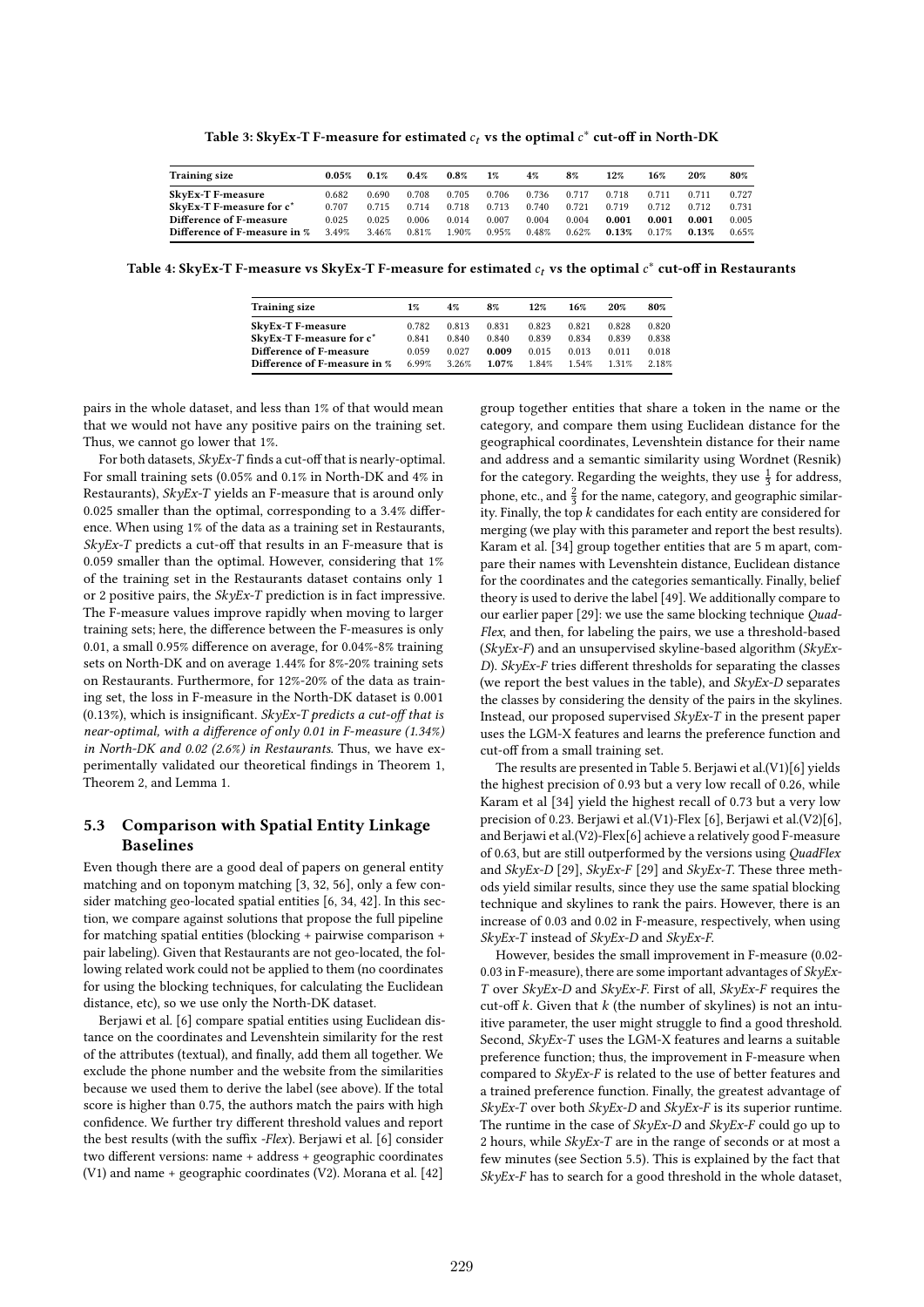Table 5: Comparison with the Spatial Entity Linkage Baselines on North-DK

| Approach                   | Prec. | Rec. | F1   |
|----------------------------|-------|------|------|
| Berjawi et al.(V1)[6]      | 0.93  | 0.26 | 041  |
| Berjawi et al.(V1)[6]-Flex | 0.87  | 0.50 | 0.63 |
| Berjawi et al.(V2)[6]      | 0.73  | 0.56 | 0.63 |
| Berjawi et al.(V2)[6]-Flex | 0.73  | 0.56 | 0.63 |
| Morana et al.[42]          | 0.39  | 0.60 | 0.47 |
| Karam et al.[34]           | 0.23  | 0.73 | 0.35 |
| $QuadFlex + SkvEx-D$ [29]  | 0.85  | 0.62 | 0.71 |
| QuadFlex with SkyEx-F[29]  | 0.87  | 0.60 | 0.72 |
| $QuadFlex + SkvEx-T$       | 0.88  | 0.63 | 0.74 |

and SkyEx-D has to loop through the skylines while calculating the density between them, while  $Sk\nu Ex-T$  learns the optimal parameters from a very small training set.

# 5.4 Comparing SkyEx-T to Machine Learning Solutions

Let us now consider if and how SkyEx-T can be compared to general machine learning techniques. First, we note that related work has not used machine learning for the problem of spatial entity linkage, but only for toponym linking. Second, if we were to successfully apply standard machine learning techniques for spatial entity linkage, it would would require a) large amounts of labeled data, which are unavailable in practice because most of these entities originate from different (not interconnected) online sources and there is no indication of linkage (no labels); b) further tuned LGM-X features which again would require a large training set. Thus, standard machine learning techniques are infeasible in practice, while SkyEx-T is designed to deal with very small training sets of spatial entities and use pre-trained domain-specific features (no further tuning needed). However, we still make a comparison for completeness, but maintain that machine learning techniques cannot be considered as baselines for the spatial entity linkage problem.

We compare to Support Vector Machine (SVM) [14], Decision Trees [5], Random Forest [7], Extremely Randomized Trees (Extra Trees) [23], Extreme Gradient Boosted Trees (XGBoost) [9], Multi Layer Perceptron (MLP) [13]. We trained on 0.05%, 0.1%, 0.4%, 0.8%, 1%, 4%, 8%, 12%, 16%, and 20% of the North-DK dataset, and 1%, 4%, 8%, 12%, 16%, and 20% of the Restaurants dataset. For each training size, we repeated the experiment 10 times with disjoint training sets, and we report the averages F-measure in Table 6, The choice of LGM-X features proved highly effective for all methods, even on small training sets, which are atypical for machine learning, a finding also shown experimentally for LGM-Sim in [24]. LGM-X was used on a previously selected set of hyperparameters (tuned in on slightly different entities (toponyms) [32]) and was still able to generalize and achieve good effectiveness on various dataset sizes and configurations.

We can notice a slight advantage of  $SkyEx-T$  over the machine learning techniques for small training sets. SkyEx-T has the highest F-measure for 0.05%, 0.1%, 0.4% (together with MLP), and 4% Overall,  $SkyEx-T$  is in the top 3 best methods in terms of F-measure for North-DK in small training sets). For Restaurants,  $Sk\nu Ex-T$  is in the top 3 best methods for 1% and 4%. More importantly, SkyEx-T starts at a very high F-measure when most of the machine learning techniques fail Even though the training of SkyEx-T is significantly lighter compared to machine learning techniques (we only use the label for checking correlations), it still achieves similar F-measure values as the machine learning

techniques, especially on small training sets. If we observe the difference in percentage from the maximal F-measure for each training size (Table 6), SkyEx-T differs on average by only 1.04% for training sets up to 20% of the data. In Restaurants (Table 7),  $SkyEx-T$  yields, on average, an F-measure of 4.85% less than the maximal on training sets up to 20%. Furthermore, on training sets less than 8%, this difference is only 3.63%, the second-best after ExtraTrees, while SVM, MLP and XGBoost fail when trained on 1% of the data. Additionally, it is important to note that there was no single best machine learning model that would give the best F-measure consistently for all the training sizes; apart from SkyEx-T, four different methods (RandomForest, ExtraTrees, XG-Boost, and MLP) competed for the highest F-measure; thus, there was no obvious winner.

Additionally to the results in terms of F-measure, we can compare the methods in terms of other criteria. Considering that spatial entities are important in many business applications, the models used for spatial entity linkage need to be explainable for the end-user, especially when these decisions have a high impact on the business. Moreover, "the right to explanation" is now officially a requirement of EU's General Data Protection Regulation (GDPR) [33]. In the case of SkyEx-T, the preference model is human-readable and easily explainable. An example of a preference function is: (high(SimName)  $\triangle$  high(LGM\_baseScore)  $\triangle$  high(SimAddress)) ⊲ (high(Sorted\_Dice\_bigrams) a high(Dice\_bigrams) a high(Sorted\_Soft\_Jaccard)  $\triangle$  high(LGM\_Dice\_bigrams)). It is simple to understand which  $s_1$  and  $s_2$  matched noticing what features the model prefers overall and which features over others. As for the machine learning techniques, their complexity usually comes with a lack of explainability.

For the linear SVM, we can use the proposed probability estimates by Platt [47] to derive individual feature effects on the model outcome by perturbing one feature at a time through a range of values, whilst keeping the other features fixed. The Decision Trees model interpretation is rather simple, in theory by measuring the amount of "impurity", i.e., the reduced variance or Gini index compared to the parent node.However, in practice, this is feasible only in cases where the tree depth is rather small. In our case, the depth of Decision Trees in Restaurants was 2-3 for training sets of 0-10%, 4-6 for 10-20%, 7-9 for 80% but very large in North-DK, 28-34 for 0-10%, 30-42 for 10-20%, 40-45 for 80%, which makes the model unexplainable in practice. Nevertheless, both SVM and Decision Trees are outperformed, in terms of F-measure, in most scenarios by other algorithms, as presented in Tables 6. The interpretation gets even harder in tree-based models, e.g., Random Forest, Extra Trees and XGBoost, which consist of a large number of deep trees. Complex techniques, like Impurity Feature Importance or Conditional Permutation Feature Importance [61], are required to gain insights for the importance of the training features where each approach has problems and drawbacks and makes it difficult to apply in every case. Finally, the MLP (MultiLayer Perceptron) model is far from explainable since it is a type of a basic artificial neural network and, thus, it is treated as a black-box in most cases.

There are several works that explicitly address explainability and interpretability of machine learning techniques. [22, 40, 44, 51]. LIME [51] can explain any classifier by approximating it locally with an interpretable model. SHAP values [40] are additive feature importance methods that use conditional expectations to reach interpretability. DICE [44] propose a framework that works with the importance of necessary tradeoffs, causal implications,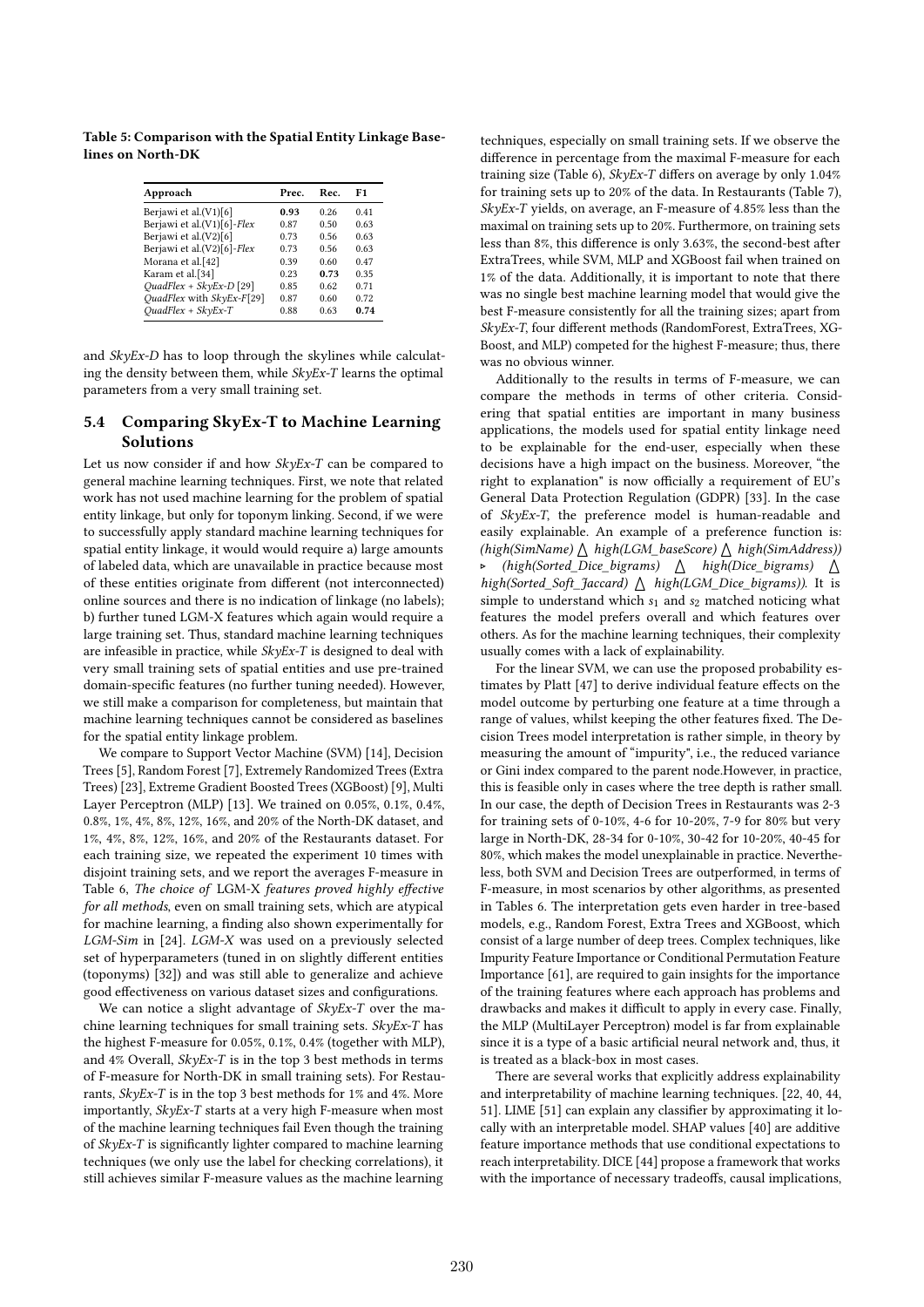Table 6: SkyEx-T versus ML Techniques on North-DK

| <b>Training size</b> | 0.05%     | 0.10%  | 0.40%  | 0.80%  | 1%                                 | $4\%$  | 8%     | 12%    | 16%    | 20%    | 80%    |  |
|----------------------|-----------|--------|--------|--------|------------------------------------|--------|--------|--------|--------|--------|--------|--|
|                      | F-measure |        |        |        |                                    |        |        |        |        |        |        |  |
| <b>SVM</b>           | 0.655     | 0.653  | 0.683  | 0.692  | 0.694                              | 0.708  | 0.713  | 0.715  | 0.718  | 0.719  | 0.723  |  |
| <b>DecisionTree</b>  | 0.596     | 0.589  | 0.609  | 0.613  | 0.612                              | 0.622  | 0.632  | 0.634  | 0.641  | 0.644  | 0.667  |  |
| RandomForest         | 0.678     | 0.682  | 0.696  | 0.702  | 0.700                              | 0.715  | 0.721  | 0.725  | 0.727  | 0.730  | 0.749  |  |
| <b>ExtraTrees</b>    | 0.670     | 0.676  | 0.693  | 0.700  | 0.699                              | 0.710  | 0.717  | 0.721  | 0.723  | 0.726  | 0.744  |  |
| <b>XGBoost</b>       | 0.673     | 0.679  | 0.700  | 0.705  | 0.704                              | 0.717  | 0.724  | 0.728  | 0.731  | 0.733  | 0.747  |  |
| MLP                  | 0.678     | 0.688  | 0.708  | 0.719  | 0.709                              | 0.719  | 0.719  | 0.724  | 0.731  | 0.724  | 0.727  |  |
| SkyEx-T              | 0.682     | 0.690  | 0.708  | 0.705  | 0.706                              | 0.736  | 0.717  | 0.718  | 0.711  | 0.711  | 0.727  |  |
|                      |           |        |        |        | Difference from Max F-measure in % |        |        |        |        |        |        |  |
| <b>SVM</b>           | 3.96%     | 5.36%  | 3.53%  | 3.76%  | 2.12%                              | 3.80%  | 1.52%  | 1.79%  | 1.78%  | 1.91%  | 3.47%  |  |
| <b>DecisionTree</b>  | 12.61%    | 14.64% | 13.98% | 14.74% | 13.68%                             | 15.49% | 12.71% | 12.91% | 12.31% | 12.14% | 10.95% |  |
| RandomForest         | 0.59%     | 1.16%  | 1.69%  | 2.36%  | 1.27%                              | 2.85%  | 0.41%  | 0.41%  | 0.55%  | 0.41%  | 0.00%  |  |
| <b>ExtraTrees</b>    | 1.76%     | 2.03%  | 2.12%  | 2.64%  | 1.41%                              | 3.53%  | 0.97%  | 0.96%  | 1.09%  | 0.95%  | 0.67%  |  |
| <b>XGBoost</b>       | 1.32%     | 1.59%  | 1.13%  | 1.95%  | 0.71%                              | 2.58%  | 0.00%  | 0.00%  | 0.00%  | 0.00%  | 0.27%  |  |
| MLP                  | 0.59%     | 0.29%  | 0.00%  | 0.00%  | 0.00%                              | 2.31%  | 0.69%  | 0.55%  | 0.00%  | 1.23%  | 2.94%  |  |
| SkyEx-T              | 0.00%     | 0.00%  | 0.00%  | 1.95%  | 0.42%                              | 0.00%  | 0.97%  | 1.37%  | 2.74%  | 3.00%  | 2.94%  |  |

Table 7: SkyEx-T versus ML Techniques on Restaurants

| <b>Training size</b> | $1\%$                              | 4%     | 8%    | 12%       | 16%   | 20%   | 80%   |  |  |  |
|----------------------|------------------------------------|--------|-------|-----------|-------|-------|-------|--|--|--|
|                      |                                    |        |       | F-measure |       |       |       |  |  |  |
| <b>SVM</b>           | 0.196                              | 0.777  | 0.847 | 0.846     | 0.858 | 0.875 | 0.889 |  |  |  |
| DecisionTree         | 0.818                              | 0.798  | 0.796 | 0.810     | 0.831 | 0.816 | 0.875 |  |  |  |
| RandomForest         | 0.743                              | 0.830  | 0.843 | 0.844     | 0.843 | 0.859 | 0.879 |  |  |  |
| ExtraTrees           | 0.823                              | 0.836  | 0.857 | 0.853     | 0.860 | 0.885 | 0.904 |  |  |  |
| <b>XGBoost</b>       | 0.000                              | 0.724  | 0.823 | 0.827     | 0.847 | 0.870 | 0.910 |  |  |  |
| MLP                  | 0.077                              | 0.789  | 0.837 | 0.877     | 0.870 | 0.874 | 0.871 |  |  |  |
| SkyEx-T              | 0.782                              | 0.813  | 0.831 | 0.823     | 0.821 | 0.828 | 0.820 |  |  |  |
|                      | Difference from Max F-measure in % |        |       |           |       |       |       |  |  |  |
| <b>SVM</b>           | 76.23%                             | 7.13%  | 1.23% | 3.46%     | 1.41% | 1.07% | 2.30% |  |  |  |
| DecisionTree         | 0.56%                              | 4.59%  | 7.16% | 7.61%     | 4.56% | 7.79% | 3.84% |  |  |  |
| <b>RandomForest</b>  | 9.74%                              | 0.77%  | 1.66% | 3.67%     | 3.14% | 2.88% | 3.41% |  |  |  |
| <b>ExtraTrees</b>    | 0.00%                              | 0.00%  | 0.00% | 2.65%     | 1.18% | 0.00% | 0.66% |  |  |  |
| <b>XGBoost</b>       | 100.00%                            | 13.46% | 4.06% | 5.61%     | 2.72% | 1.70% | 0.00% |  |  |  |
| MLP                  | 90.62%                             | 5.62%  | 2.40% | 0.00%     | 0.00% | 1.26% | 4.22% |  |  |  |
| SkyEx-T              | 4.98%                              | 2.78%  | 3.12% | 6.09%     | 5.70% | 6.41% | 9.92% |  |  |  |

and optimization issues in generating counterfactuals. Probabilistic contrastive counterfactuals in Lewis [22] are used to compute explanations at local, global, and contextual levels, that can be of use to any user, regardless of their depth of knowledge. The advances of these works make it possible for any machine learning model to be somehow explainable. However, these are several steps, sometimes complex and labor intensive to use, which need to be taken in order to achieve explainability, and moreover, they do not generate a one-to-one mapping with the actual model. In contrast, SkyEx-T is already explainable out-of-the-box without the need for extra, labor-intensive steps; one can see which features are important and in which order; one can see the whole model and there is nothing else except what is defined in the model (no other weights, hidden layers, etc.).

To sum up, all the machine learning techniques will need additional steps to improve their explainability and maybe not always succeed, while SkyEx-T's model is already human-readable and straightforward explainable. Moreover, SkyEx-T has a very light configuration, meaning no coefficients or layered structures. The preference model and cut-off are chosen in a straightforward manner in the training step and later applied to the test set. Thus, there is no parameter tuning, hyperparameters, etc, very differently from machine learning. This makes SkyEx-T more easily deployable compared to machine learning. All in all, SkyEx-T achieves an accuracy similar to machine learning, while having a straightforward explainability and no need for parameter/hypermater tuning.

## 5.5 Implementation and Runtime

 $SkyEx-T$  is implemented in R using the rpref package [52] for skyline ranking, infotheo [41] for correlation calculations, and skyex  $[28]$  for calculating the optimal cut-off. SkyEx-T has a quadratic complexity  $O(n^2)$ . We report the average runtime of 10 samples for each training percentage in Fig. 3 in our larger dataset, North-DK. We measured the preference training time, which includes the calculation of correlations and constructing the preference function, and skyline ranking time, which ranks the training set based on the preference function and chooses the best cut-off. For up to 1% of training set size, the total training time is less than 7 seconds, up to 4% of training set size less than a minute (Fig. 3). Since SkyEx-T needs a very small training dataset to be trained adequately, the typical runtime will be in the range of seconds or minutes.

# 6 CONCLUSION AND FUTURE WORK

We addressed the problem of spatial entity linkage with a skylinebased approach,  $SkyEx-T$ , which, in contrast to the previous works [29, 31], trains the preference function and learns the cut-off for separating the classes, requiring only a small training set. We incorporated advanced similarity features, computed with LGM-X, which specifically capture the characteristics of spatial entities. We showed that SkyEx-T significantly outperforms the spatial entity linkage baselines with a margin of 0.11-0.39 in F-measure. When compared to machine learning techniques, SkyEx-T provides a similar accuracy on small training sets while having a straightforward explainability and easily deployable deployment model. As future work, we plan to improve the scalability of  $SkyEx-T$  and adapt it to other classification problems.



Figure 3: North-DK 0.05%-20%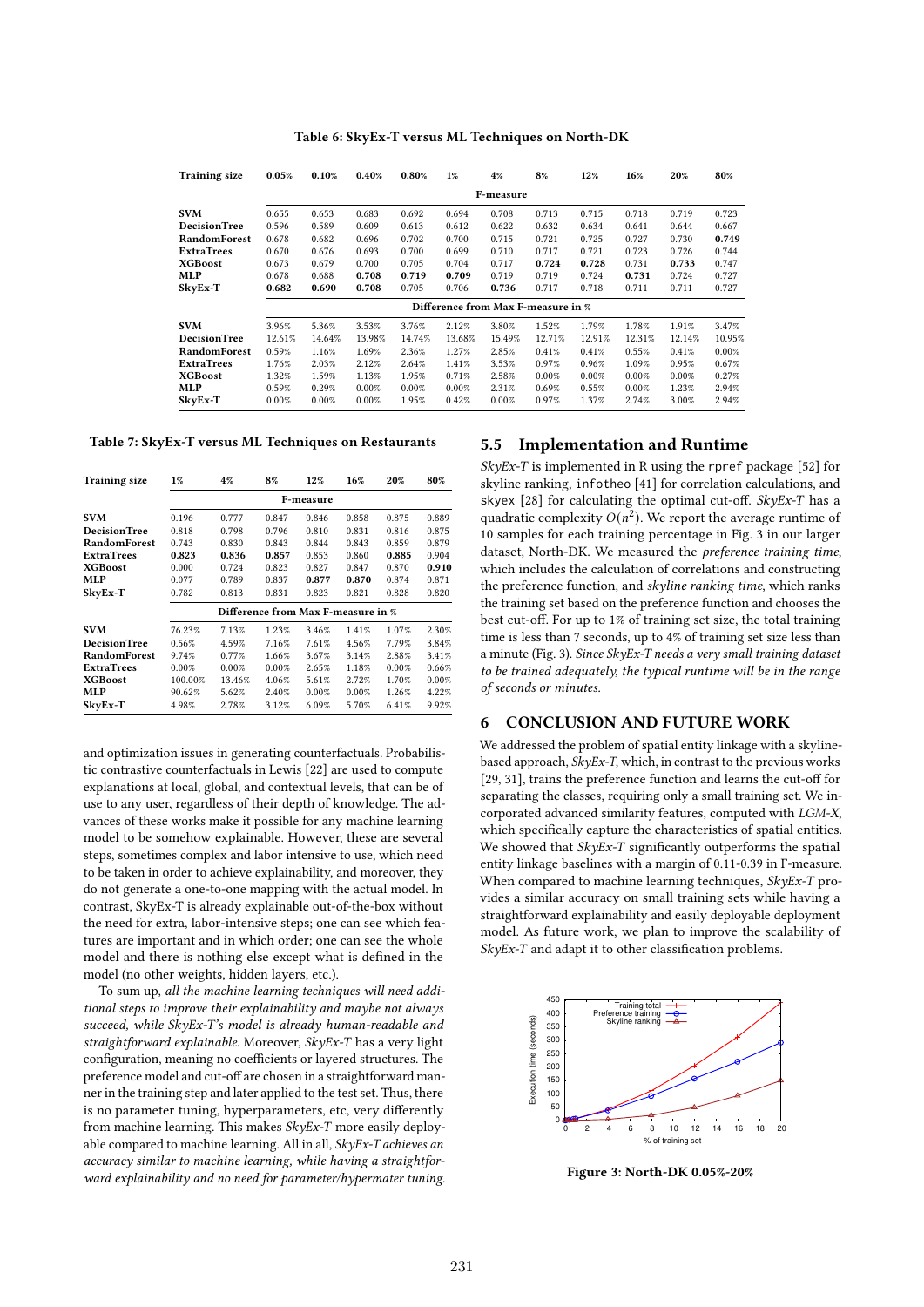#### **REFERENCES**

- [1] Rifaat Abdalla. 2016. Geospatial data integration. In Introduction to Geospatial Information and Communication Technology (GeoICT). Springer, 105–124.
- [2] Konstantinos Alexis, Vassilis Kaffes, and Giorgos Giannopoulos. 2020. Boosting toponym interlinking by paying attention to both machine and deep learning. In Proceedings of the Sixth International ACM SIGMOD Workshop on Managing and Mining Enriched Geo-Spatial Data. 1–5. [3] Konstantinos Alexis, Vassilis Kaffes, and Giorgos Giannopoulos. 2020. Boost-
- ing Toponym Interlinking by Paying Attention to Both Machine and Deep Learning (GeoRich '20). Association for Computing Machinery, New York, NY, USA. https://doi.org/10.1145/3403896.3403970
- [4] Sandrine Balley, Christine Parent, and Stefano Spaccapietra. 2004. Modelling geographic data with multiple representations. International Journal of Geographical Information Science 18, 4 (2004), 327–352. [5] William A Belson. 1959. Matching and prediction on the principle of biological
- classification. Journal of the Royal Statistical Society: Series C (Applied Statistics) 8, 2 (1959), 65–75.
- [6] Bilal Berjawi, Elisabeth Chesneau, Fabien Duchateau, Franck Favetta, Claire Cunty, Maryvonne Miquel, and Robert Laurini. 2014. Representing Uncertainty in Visual Integration.. In DMS. 365–371.
- [7] Leo Breiman. 2001. Random Forests. 45, 1 (2001). https://doi.org/10.1023/A: 1010933404324
- [8] Yair Censor. 1977. Pareto optimality in multiobjective problems. Applied Mathematics and Optimization 4, 1 (1977), 41–59.
- [9] Tianqi Chen and Carlos Guestrin. 2016. Xgboost: A scalable tree boosting system. In Proceedings of the 22nd acm sigkdd international conference on knowledge discovery and data mining. 785–794.
- [10] W Henry Chiu. 2010. Skewness preference, risk taking and expected utility maximisation. The Geneva Risk and Insurance Review 35, 2 (2010), 108–129.
- [11] P. Christen. 2006. A Comparison of Personal Name Matching: Techniques and Practical Issues. In Sixth IEEE International Conference on Data Mining Workshops (ICDMW'06). 290–294. https://doi.org/10.1109/ICDMW.2006.2
- [12] Peter Christen, Tim Churches, and Markus Hegland. 2004. Febrl–a parallel open source data linkage system. In Pacific-Asia Conference on Knowledge Discovery and Data Mining. Springer, 638–647.
- [13] Ronan Collobert and Samy Bengio. 2004. Links between Perceptrons, MLPs and SVMs. In Proceedings of the Twenty-First International Conference on Machine Learning (ICML '04). Association for Computing Machinery, 23. https://doi. org/10.1145/1015330.1015415
- [14] Corinna Cortes and Vladimir Vapnik. 1995. Support-vector networks. Machine learning 20, 3 (1995), 273–297.
- [15] Thomas M Cover and Joy A Thomas. 1991. Information theory and statistics. Elements of Information Theory 1, 1 (1991), 279–335.
- [16] Nilesh Dalvi, Marian Olteanu, Manish Raghavan, and Philip Bohannon. 2014. Deduplicating a Places Database. In Proceedings of the 23rd International Conference on World Wide Web (WWW '14). Association for Computing Machinery, New York, NY, USA, 409–418. https://doi.org/10.1145/2566486.2568034
- [17] Clodoveu Davis Jr and Emerson Salles. 2007. Approximate String Matching for Geographic Names and Personal Names. 49–60.
- [18] Matthew Edwards, Stephen Wattam, Paul Rayson, and Awais Rashid. 2016. Sampling labelled profile data for identity resolution. In 2016 IEEE International Conference on Big Data (Big Data). IEEE, 540–547.
- [19] Julia Efremova, Bijan Ranjbar-Sahraei, Hossein Rahmani, Frans A Oliehoek, Toon Calders, Karl Tuyls, and Gerhard Weiss. 2015. Multi-source entity resolution for genealogical data. In Population reconstruction. Springer, 129– 154.
- [20] Vasilis Efthymiou, Kostas Stefanidis, and Vassilis Christophides. 2015. Big Data Entity Resolution. In 2015 IEEE International Conference on Big Data (IEEE BigData 2015).
- [21] Donatella Firmani, Barna Saha, and Divesh Srivastava. 2016. Online entity resolution using an oracle. Proceedings of the VLDB Endowment 9, 5 (2016), 384–395.
- [22] Sainyam Galhotra, Romila Pradhan, and Babak Salimi. 2021. Explaining blackbox algorithms using probabilistic contrastive counterfactuals. In Proceedings of the 2021 International Conference on Management of Data. 577–590.
- [23] Pierre Geurts, Damien Ernst, and Louis Wehenkel. 2006. Extremely randomized trees. Machine learning 63, 1 (2006), 3–42.
- [24] Giorgos Giannopoulos, Vassilis Kaffes, and Georgios Kostoulas. 2020. Learning Advanced Similarities and Training Features for Toponym Interlinking. In European Conference on Information Retrieval. Springer, 111–125.
- [25] Oana Goga, Howard Lei, Sree Hari Krishnan Parthasarathi, Gerald Friedland, Robin Sommer, and Renata Teixeira. 2013. Exploiting innocuous activity for correlating users across sites. In Proceedings of the 22nd international conference on World Wide Web. 447–458.
- [26] Oana Goga, Patrick Loiseau, Robin Sommer, Renata Teixeira, and Krishna P Gummadi. 2015. On the reliability of profile matching across large online social networks. In Proceedings of the 21th ACM SIGKDD International Conference on Knowledge Discovery and Data Mining. 1799–1808.
- [27] Suela Isaj and Torben Bach Pedersen. 2019. Seed-driven geo-social data extraction. In Proceedings of the 16th International Symposium on Spatial and Temporal Databases. 11–20.
- [28] Suela Isaj and Torben Bach Pedersen. 2020. skyex: an R Package for Entity Linkage. In International Conference on Extending Database Technology. 587– 590.
- [29] Suela Isaj, Torben Bach Pedersen, and Esteban Zimányi. 2020. Multi-Source Spatial Entity Linkage. IEEE Transactions on Knowledge and Data Engineering  $(2020)$
- [30] Suela Isaj, Nacéra Bennacer Seghouani, and Gianluca Quercini. 2019. Profile reconciliation through dynamic activities across social networks. In International Conference on Advanced Information Systems Engineering. Springer, 126–141.
- [31] Suela Isaj, Esteban Zimányi, and Torben Bach Pedersen. 2019. Multi-source spatial entity linkage. In Proceedings of the 16th International Symposium on Spatial and Temporal Databases. 1–10.
- [32] Vassilis Kaffes, Giorgos Giannopoulos, Nikos Karagiannakis, and Nontas Tsakonas. 2019. Learning domain specific models for toponym interlinking. In Proceedings of the 27th ACM SIGSPATIAL International Conference on Advances in Geographic Information Systems. 504–507.
- [33] Margot E Kaminski. 2019. The right to explanation, explained. Berkeley Tech. L<sub>7</sub> 34 (2019), 189.
- [34] Roula Karam, Franck Favetta, Rima Kilany, and Robert Laurini. 2010. Integration of similar location based services proposed by several providers. In International Conference on Networked Digital Technologies. Springer, 136–144.
- [35] Deniz Kılınç. 2016. An accurate toponym-matching measure based on approximate string matching. *Journal of Information Science 42 (2*016), 138–149.<br>https://doi.org/10.1177/0165551515590097
- [36] JooYoung Lee, Rasheed Hussain, Victor Rivera, and Davlatbek Isroilov. 2018. Second-level degree-based entity resolution in online social networks. Social Network Analysis and Mining 8, 1 (2018), 19.
- [37] Furong Li, Mong Li Lee, Wynne Hsu, and Wang-Chiew Tan. 2015. Linking temporal records for profiling entities. In Proceedings of the 2015 ACM SIGMOD international conference on management of data. 593–605.
- [38] Yuliang Li, Jinfeng Li, Yoshihiko Suhara, AnHai Doan, and Wang-Chiew Tan. 2020. Deep entity matching with pre-trained language models. Proceedings of the VLDB Endowment 14, 1 (2020), 50–60.
- [39] Li Liu, William K Cheung, Xin Li, and Lejian Liao. 2016. Aligning Users across Social Networks Using Network Embedding.. In IJCAI. 1774–1780.
- [40] Scott M Lundberg and Su-In Lee. 2017. A unified approach to interpreting model predictions. In Proceedings of the 31st international conference on neural information processing systems. 4768–4777.
- [41] Patrick E Meyer and Maintainer Patrick E Meyer. 2009. Package 'infotheo'. R Packag. version 1 (2009).
- [42] Anthony Morana, Thomas Morel, Bilal Berjawi, and Fabien Duchateau. 2014. Geobench: a geospatial integration tool for building a spatial entity matching benchmark. In Proceedings of the 22nd ACM SIGSPATIAL International Conference on Advances in Geographic Information Systems. 533–536.
- [43] Erwan Moreau, François Yvon, and Olivier Cappé. 2008. Robust similarity measures for named entities matching. In COLING 2008, 22nd International Conference on Computational Linguistics, Proceedings of the Conference, 18-22 August 2008, Manchester, UK. 593–600.
- [44] Ramaravind K Mothilal, Amit Sharma, and Chenhao Tan. 2020. Explaining machine learning classifiers through diverse counterfactual explanations. In Proceedings of the 2020 Conference on Fairness, Accountability, and Transparency. 607–617.
- [45] G. Papadakis, E. Ioannou, C. Niederée, T. Palpanas, and W. Nejdl. 2012. Beyond 100 million entities: large-scale blocking-based resolution for heterogeneous data. In WSDM.
- [46] G. Papadakis, J. Svirsky, A. Gal, and T. Palpanas. 2016. Comparative analysis of approximate blocking techniques for entity resolution. PVLDB (2016).
- [47] John Platt. 2000. Probabilistic Outputs for Support Vector Machines and Comparisons to Regularized Likelihood Methods. Adv. Large Margin Classif.  $(2000)$
- [48] Gianluca Quercini, Nacéra Bennacer, Mohammad Ghufran, and Coriane Nana Jipmo. 2017. LIAISON: reconciLIAtion of Individuals Profiles Across SOcial Networks. In Advances in Knowledge Discovery and Management. Springer, 229–253.
- [49] Ana-Maria Olteanu Raimond and Sébastien Mustière. 2008. Data matching-a matter of belief. In Headway in spatial data handling. Springer, 501–519.
- [50] Gabriel Recchia and Max Louwerse. 2013. A Comparison of String Similarity Measures for Toponym Matching. COMP 2013 - ACM SIGSPATIAL International Workshop on Computational Models of Place (11 2013), 54–61. https://doi.org/ 10.1145/2534848.2534850
- [51] Marco Tulio Ribeiro, Sameer Singh, and Carlos Guestrin. 2016. " Why should i trust you?" Explaining the predictions of any classifier. In Proceedings of the 22nd ACM SIGKDD international conference on knowledge discovery and data mining. 1135–1144. [52] Patrick Roocks. 2016. Computing pareto frontiers and database preferences
- with the rPref Package. (2016).
- [53] Murray Rosenblatt. 1956. A central limit theorem and a strong mixing condition. Proceedings of the National Academy of Sciences of the United States of America 42, 1 (1956), 43.
- [54] Eliyahu Safra, Yaron Kanza, Yehoshua Sagiv, Catriel Beeri, and Yerach Doytsher. 2010. Location-based algorithms for finding sets of corresponding objects over several geo-spatial data sets. International Journal of Geographical Information Science 24, 1 (2010), 69–106.
- [55] Rui Santos, Patricia Murrieta-Flores, Pável Calado, and Bruno Martins. 2018. Toponym matching through deep neural networks. International Journal of Geographical Information Science 32 (2018), 324–348. https://doi.org/10.1080/